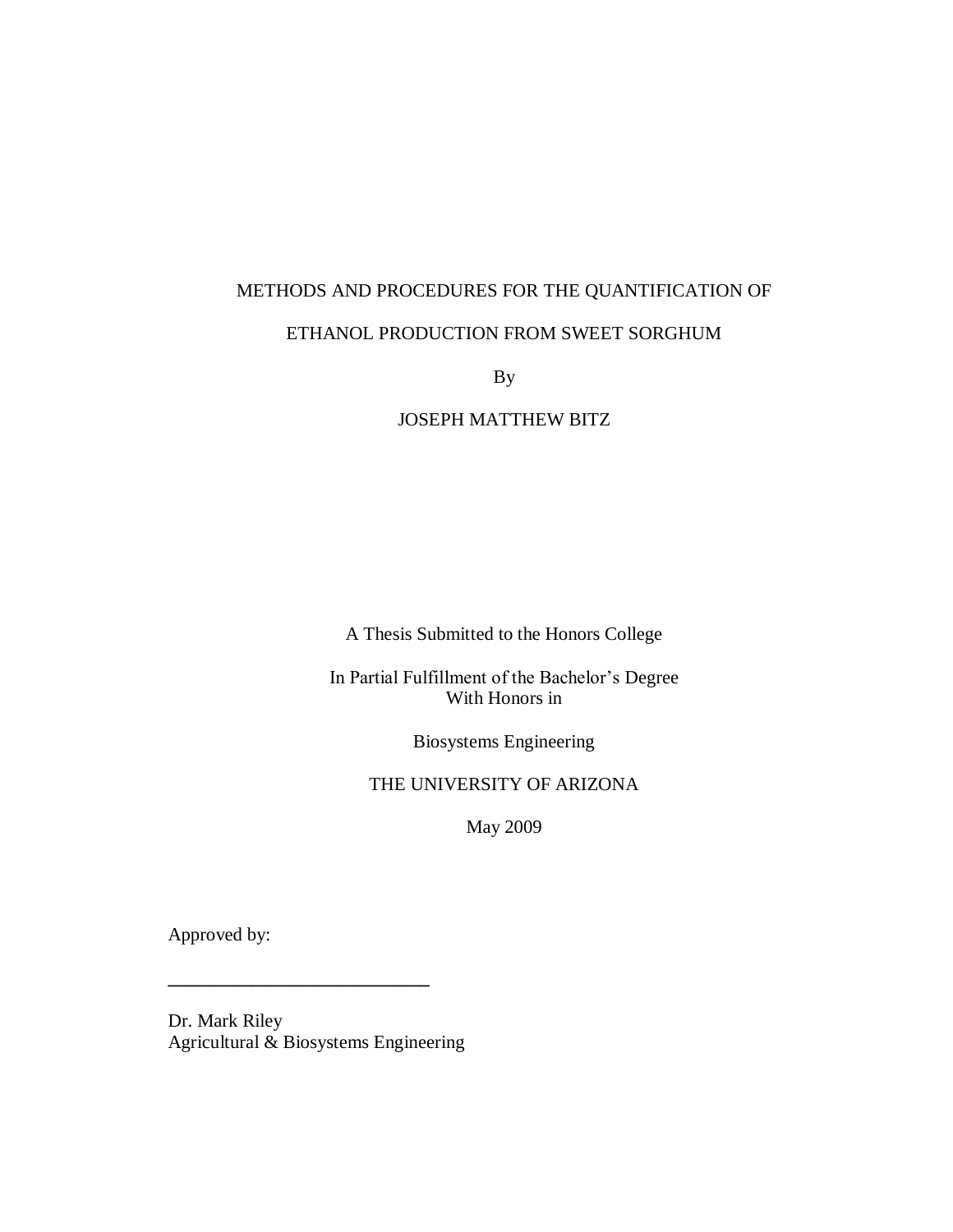#### STATEMENT BY AUTHOR

I hereby grant to the University of Arizona Library the nonexclusive worldwide right to reproduce and distribute my thesis and abstract (herein, the "licensed materials"), in whole or in part, in any and all media of distribution and in any format in existence now or developed in the future. I represent and warrant to the University of Arizona that the licensed materials are my original work, that I am the sole owner of all rights in and to the licensed materials, and that none of the licensed materials infringe or violate the rights of others. I further represent that I have obtained all necessary rights to permit the University of Arizona Library to reproduce and distribute any nonpublic third party software necessary to access, display, run, or print my thesis. I acknowledge that University of Arizona Library may elect not to distribute my thesis in digital format if, in its reasonable judgment, it believes all such rights have not been secured.

SIGNED: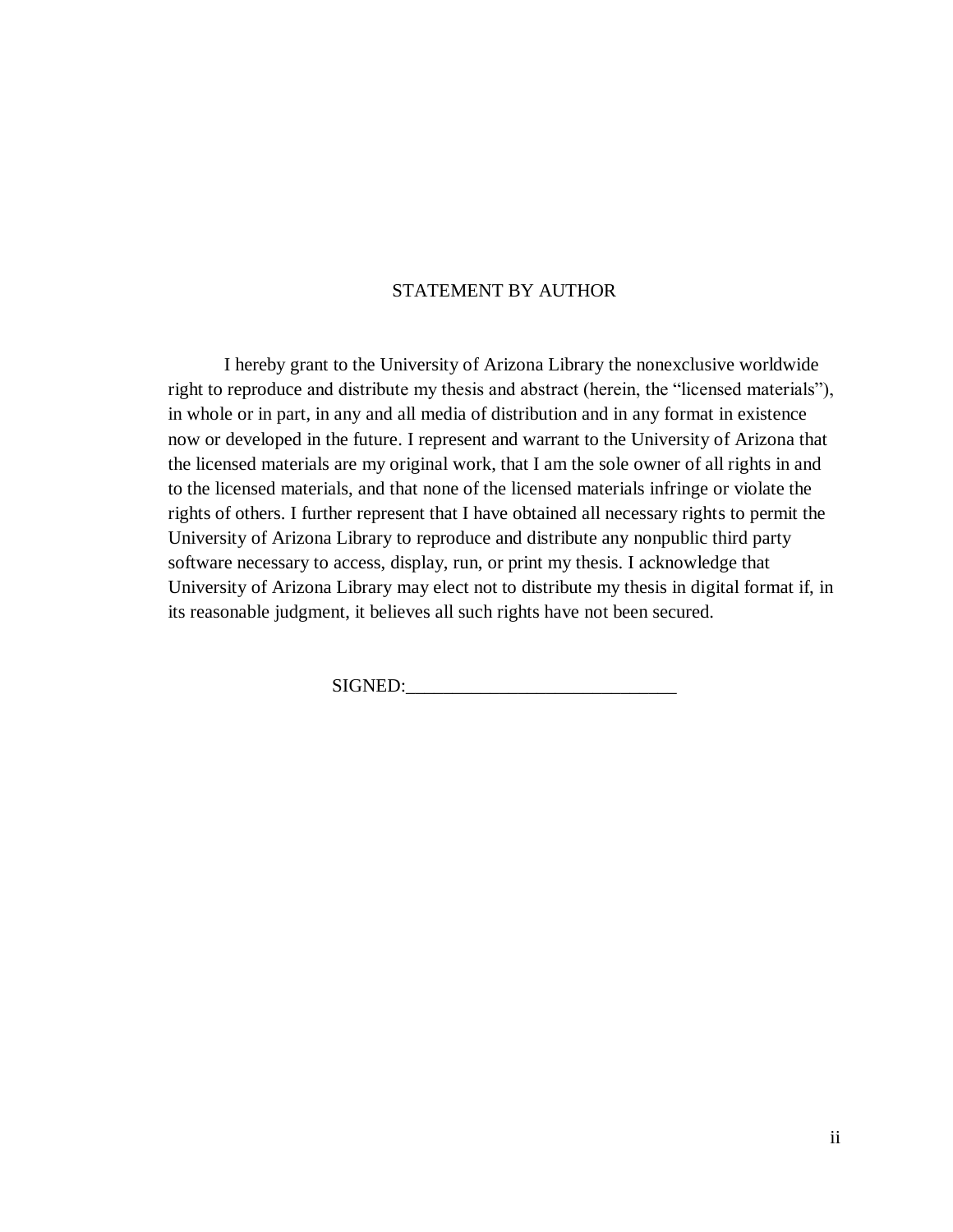#### **Abstract**

This paper describes the protocols developed to facilitate the fermentation of ethanol from sweet sorghum juice. Sweet sorghum is being investigated as an ethanol feedstock because of its high sugar content and its ability to grow quickly in warm and dry climates. Methods were developed for storing yeast and creating an inoculant, pre-treating the sorghum juice to improve ethanol yield, performing fermentations and quantifying the ethanol produced. Before fermentation, juice should be centrifuged to remove any dense particulate matter and pH adjusted to 5.5. Fermentations should be performed using a 1:10 inoculant to total reaction volume ratio, and carried out for 72 hours to maximize ethanol yield. Ethanol should be measured using a colorimetric assay kit or with more accurate methods such as HPLC and GC.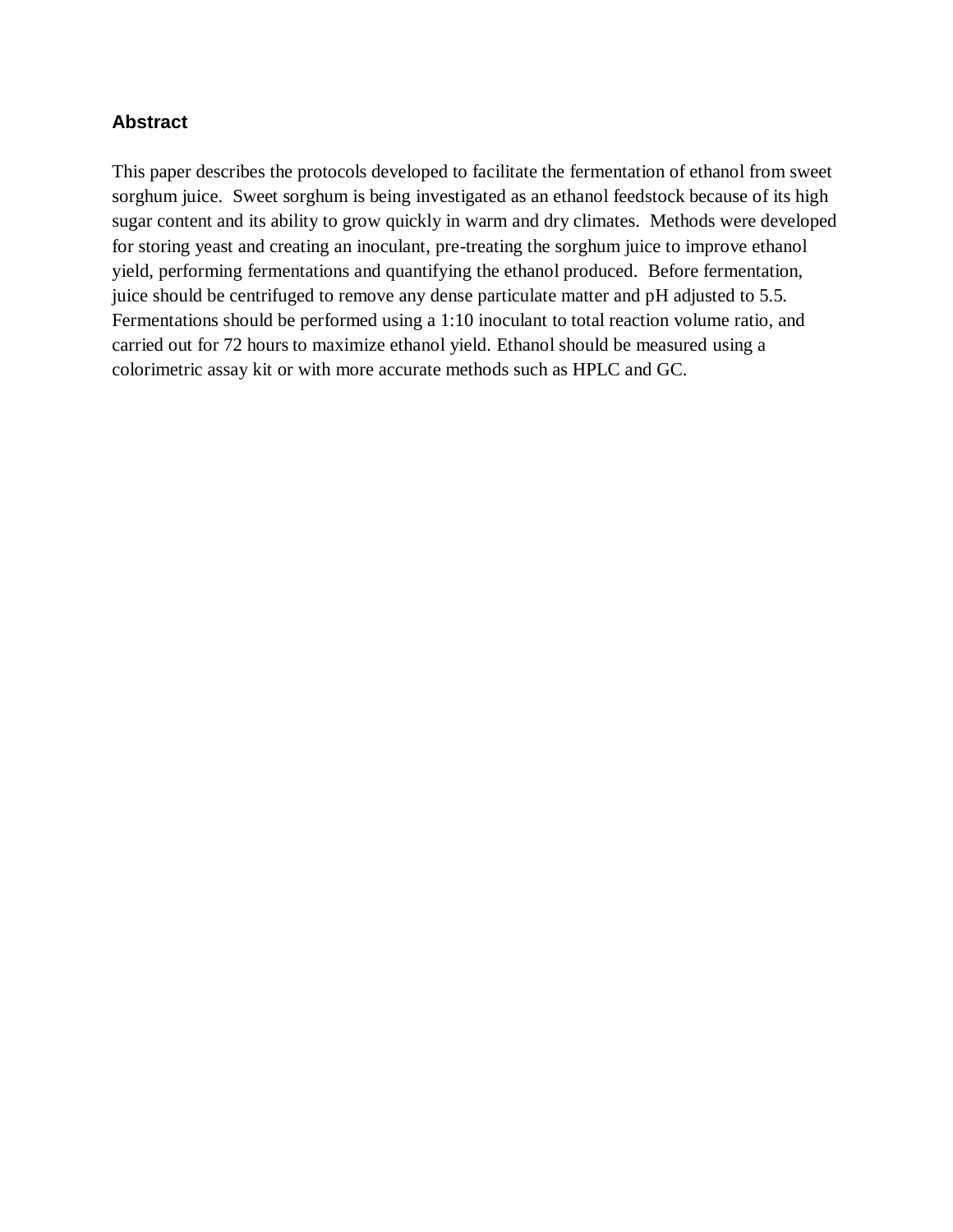## **Table of Contents**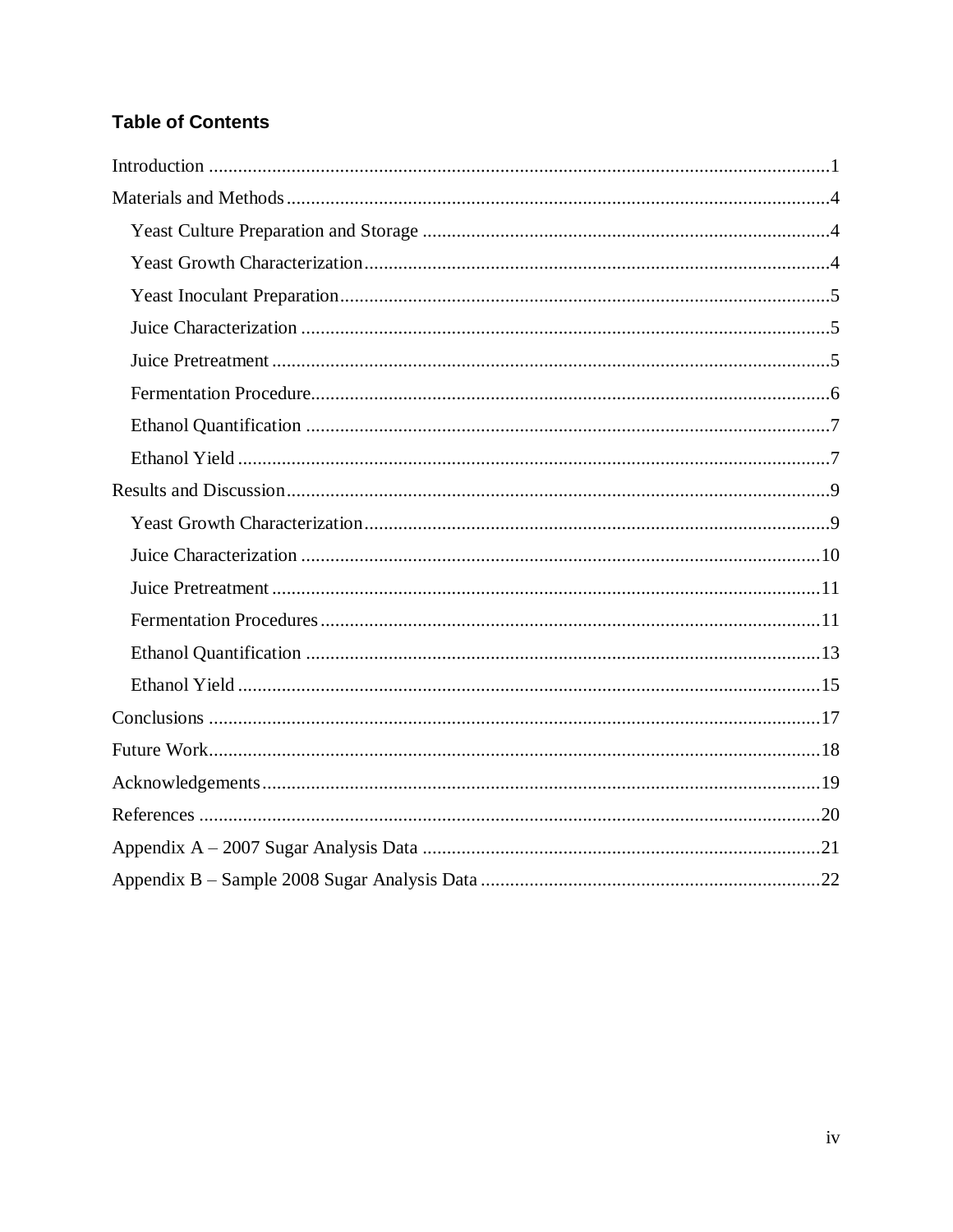## <span id="page-4-0"></span>**Introduction**

The high demand for energy in America currently causes several economic, political and environmental challenges. Much of the energy supply, especially in the transportation sector, comes from petroleum. The combustion of petroleum, a mixture of hydrocarbons, can be used to power an engine, make steam for electricity or as heat directly. The property of petroleum that makes it controversial is that its use is unsustainable—it must be removed from the ground to be useful, yet is released into the atmosphere as carbon dioxide where it remains until reabsorbed by plants for photosynthesis. Because we are removing it from the ground at a rate greater than plants can be transformed into it, it is considered a non-renewable source of energy.

Over the years, an overwhelming ratio of the import of crude oil to domestic production  $1$  has led to unpredictable oil price fluctuations. These fluctuations affect several areas of the American lifestyle, from driving habits to having a warm home during the winter months. High gas prices affect every American, and are often an additional financial strain during tough economic times. Furthermore, an increasing demand coupled with the constantly decreasing global oil supply can only cause the price of oil to increase over time.

The dependence on oil is not only an inconvenience for the average person, but also a threat to national security. A large part of the world's oil supply is controlled either by nations that have a history of adversity with the United States or by nations led by dictators. In neither of these cases is it in America's best interest to be transferring billions of dollars for oil.

The concern over the environmental impact of fossil fuel usage is growing rapidly among many citizens and politicians. These factors have served as the driving force for the research and development of new and renewable energy sources.

Biofuels are a renewable energy source that has significant potential to supplement petroleum use. Unlike fossil fuels, biofuels are made from recently grown biological material that is processed into solids, liquids or gases, and can be used for transportation fuel, heating and cooking.

Biodiesel and ethanol are two biofuels that can be used for transportation. These fuels have significant commercial potential because they are somewhat comparable to diesel #2 and gasoline, respectively. They are compatible with most vehicles already in use and require little modification to the vehicles in order to be used effectively. There are also several vehicles in production that have the capability of running entirely on the high ethanol fuel E85. Ethanol is already being used in several states as an oxidizing agent and replacement for methyl tert-butyl ether, or MTBE.

 $\overline{a}$ 

<sup>&</sup>lt;sup>1</sup> Energy Information Administration, 2009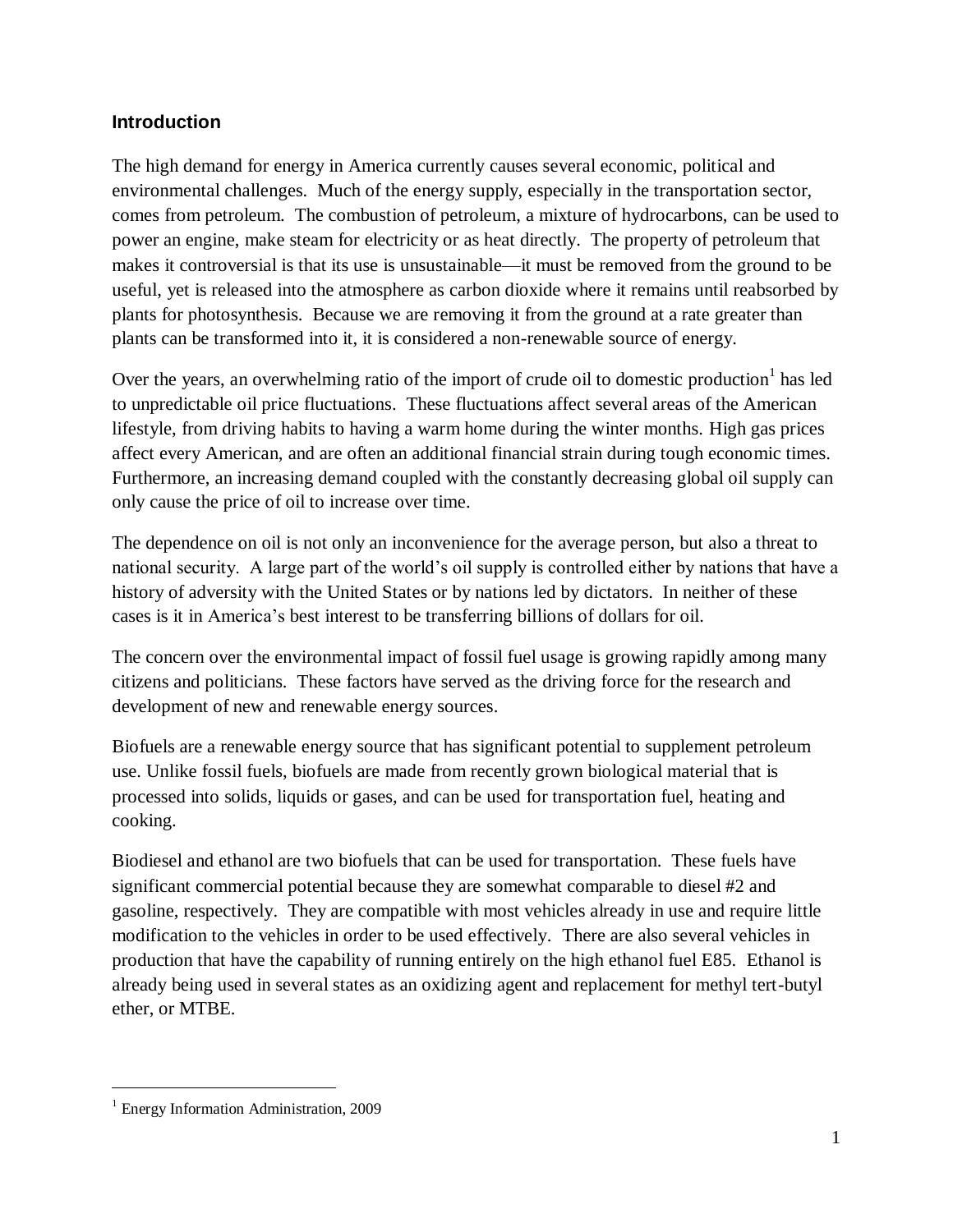Ethanol is a byproduct of fermentation, an anaerobic process where yeast convert sugar into ethanol and carbon dioxide. The sugars that yeast consume are glucose, sucrose and fructose. Certain yeast cultures will switch from their normal carbon dioxide producing metabolism to an ethanol producing metabolism when oxygen becomes unavailable. This allows the yeast to continue living until it can find more oxygen. Ethanol, however, can be toxic to yeast at too high of a level.

The fermentation process typically occurs in a large bioreactor filled with a sugar solution and a yeast culture. The mixture is allowed to ferment for a certain period of time, and when finished, the ethanol can be distilled from the remaining solution.

The main source of sugars for ethanol fermentation in the United States is corn. The United States produces around 80 million acres of corn every year.<sup>2</sup> Corn is used primarily as a feed grain but is also used in many areas of the food industry, including as a sweetener and oil source.

Corn faces several limitations when being considered as a source of sugars for ethanol production. The majority of the corn grown in the United States is grown in the Midwest. Production of corn in other regions is limited because corn requires good soil and a relatively large amount of water to be grown. A key strategy behind the development and implementation of renewable energy is to use the local resources of a region to their highest potential while having diverse technologies to accommodate different areas. This simply means that windmills should be used in areas where there is wind, and solar collectors in areas where there is sunshine. However, many regions of the country are currently importing corn in order to produce ethanol. This is why it has been the focus of much research to find other crops that can efficiently produce sugars for ethanol fermentation.

There are still other problems with using corn. Because it is used in so many areas of the human food chain, any corn diverted to ethanol production only serves as an additional stress on the food industry. Furthermore, corn based ethanol requires that sugars be extracted from the starches in a process known as saccharification. This process involves the use of special enzymes and may take several days depending on the amount of corn being used. This delay ultimately adds to the production cost of the ethanol.

Other major sources of sugars for ethanol production include sugarcane and cellulose. Sugarcane is an ideal crop for ethanol production because the juice extracted from it has a high sugar content and can be readily fermented by yeast. Brazil, for example, uses the ethanol produced from sugarcane to power the vast majority of its automobiles. Sugarcane, however, does not grow well in many areas of the United States and requires two years to mature. Cellulose, on the other hand, is found in every plant but is difficult to ferment. Cellulose is similar to starch in that it is a long chain of sugars, but the sugars in cellulose are more tightly

 $\overline{a}$ 

<sup>2</sup> Economic Research Service, 2009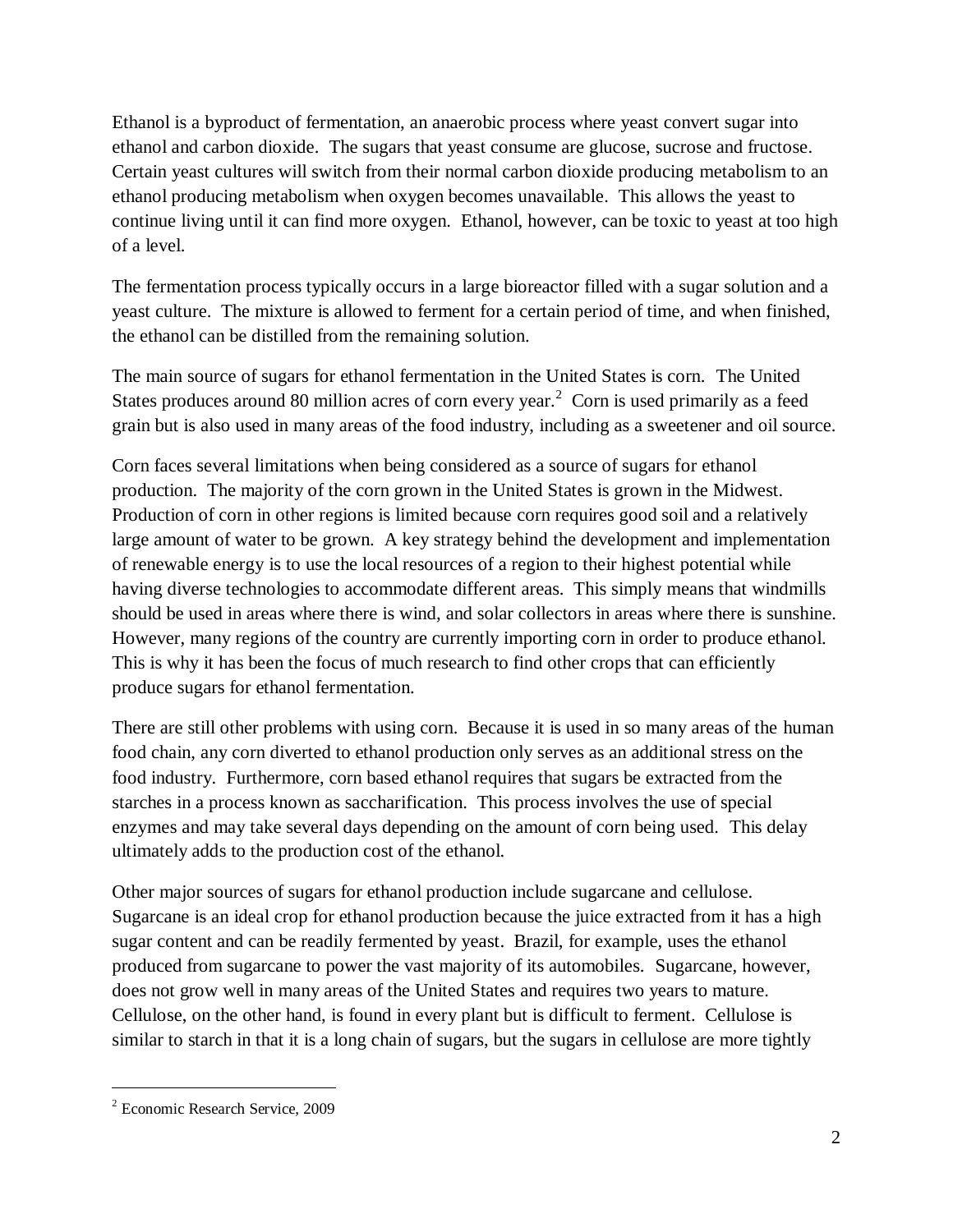held together than those in starch. This gives plants their rigid properties, but presents problems for fermentation purposes. Cellulose must undergo special chemical and biological treatments before its sugars can be converted into ethanol, adding to production costs.

Sweet sorghum is a sugarcane-like crop that has been grown successfully in the United States since the early seventeenth century<sup>3</sup>. It is a tall grass that produces stalks with high sugar content. It can be grown in warm climates and only takes a few months to cultivate. Because it is not a major feed crop, sweet sorghum can be grown in lower quality soil with reused irrigation water.

When it is cultivated, the stalks are juiced and the juice is fermented. However, the leftover material (the bagasse) may still be of value. The current trend is to burn it in order to generate electricity, but it may be possible to extract even more sugars from the cellulosic bagasse. These factors all serve to lower the production cost of ethanol from sweet sorghum and make it a viable ethanol crop for many areas of the country.

Two research groups at the University of Arizona, led by Dr. Mike Ottman and Dr. Dennis Ray are researching sweet sorghum to determine how it can best be grown in Arizona. Dr. Ray's research focuses on studying the combinations of planting time, harvest time and different treatments among different lines of sorghum to produce the optimal conditions in which sorghum can be grown as an ethanol feed.

The fermentation of sweet sorghum presents several challenges. There are many variables that needed to be addressed, and each had unique complications that needed to be overcome. These included how to keep the process sterile, what type of reaction vessel should be used, how much inoculant to use, how to create an anaerobic environment and how to accurately quantify ethanol. The research presented in this paper focused on overcoming these challenges in order to develop a fermentation process with a high ethanol yield.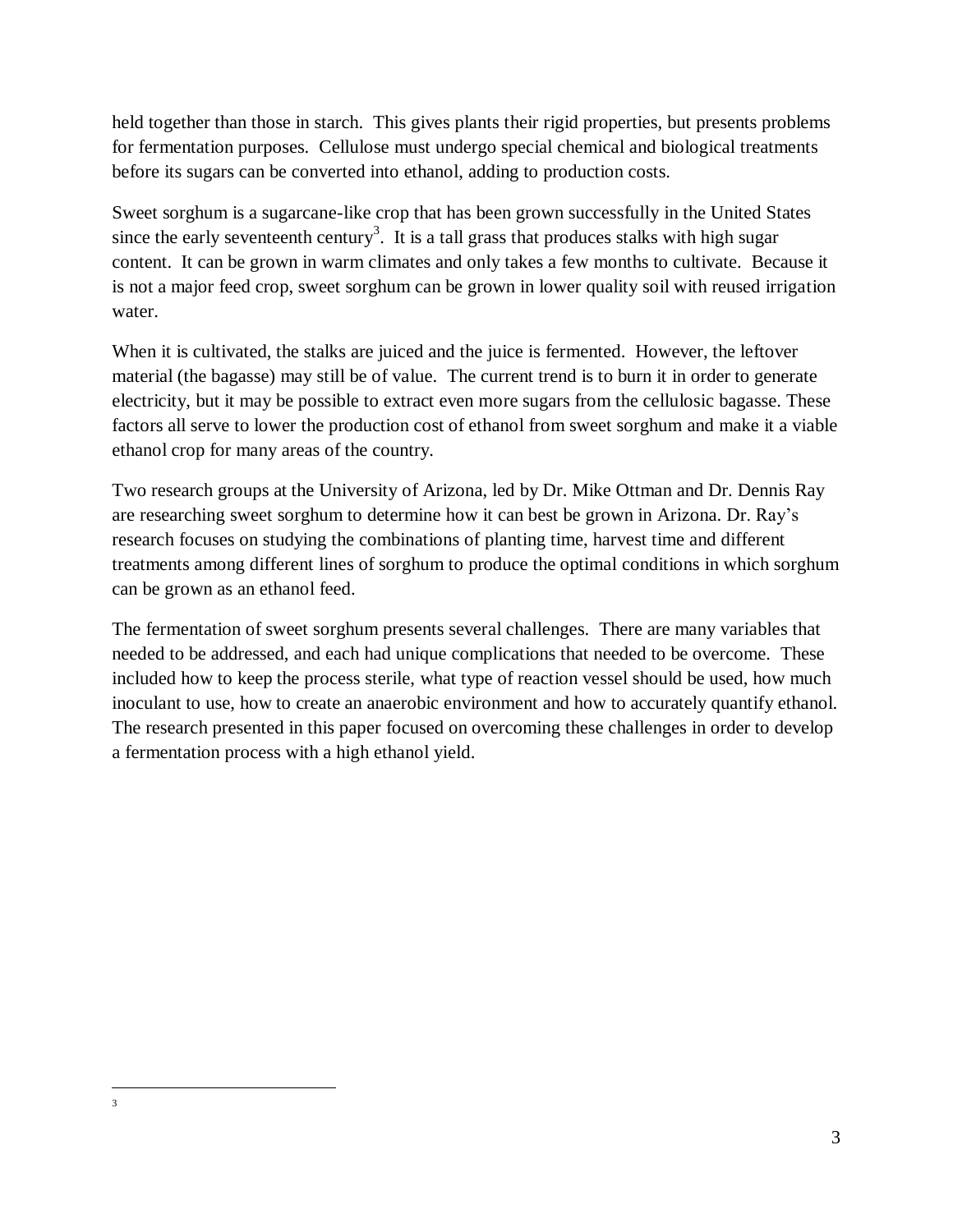## <span id="page-7-0"></span>**Materials and Methods**

#### <span id="page-7-1"></span>*Yeast Culture Preparation and Storage*

The Ethanol Red variety of the yeast *Saccharomyces cerevisiae* was selected for the fermentation procedure. This type of yeast is common in industrial ethanol production because it is tolerant to high levels of ethanol and produces a high yield.

The yeast was obtained in an active dry form and rehydrated in distilled water at 30°C for 30 minutes. The yeast was then transferred onto a plate of Yeast-Mold Agar and incubated at 30°C overnight. Initially, the yeast was stored on the YM plates in the incubator, being transferred to a new plate every two to three days. However, this method has been replaced with cryopreservation of the yeast in a YPD Broth/Glycerol mixture at -20°C.

#### <span id="page-7-2"></span>*Yeast Growth Characterization*

The first goal was to determine if the yeast could grow at all in the sweet sorghum juice. A sample of yeast was transferred from one of the YM plates to the juice and placed into the incubator overnight. A standard inoculation loop was used to transfer a sample of the juice back to a YM plate and incubated overnight. A sample from that plate was examined under a microscope and compared to a sample of yeast to ensure that the yeast had grown in the juice.

The next goal was to characterize the growth constant for the yeast and determine the doubling time in both aerobic and anaerobic environments. An inoculation loop of yeast was transferred from an overnight culture in YPD broth to two flasks of juice. One flask was kept open (loosely covered with foil) and the other was closed with a rubber stopper. Cell density measurements were taken every two hours for twelve hours.

The density of yeast was initially determined by performing a plate titer. This method has since been replaced by measuring the UV/Visible spectrum absorbance at 570 nm. Cell counts can be approximated using Beer's Law, shown in [Equation 1](#page-7-3) below.

$$
A = \varepsilon bc
$$

<span id="page-7-3"></span>Equation 1

In this equation, A is the absorbance, b is the path length through which the light travels, c is the concentration and ε is the extinction coefficient, a constant that depends on the solution and the wavelength of light.

Yeast growth in solution is typically divided into three phases: a lag phase where the yeast's metabolism is changing because of the new environment, an exponential growth phase and a plateau phase where yeast have reached their maximum density.

Yeast growth in its exponential phase can be modeled by the differential equation: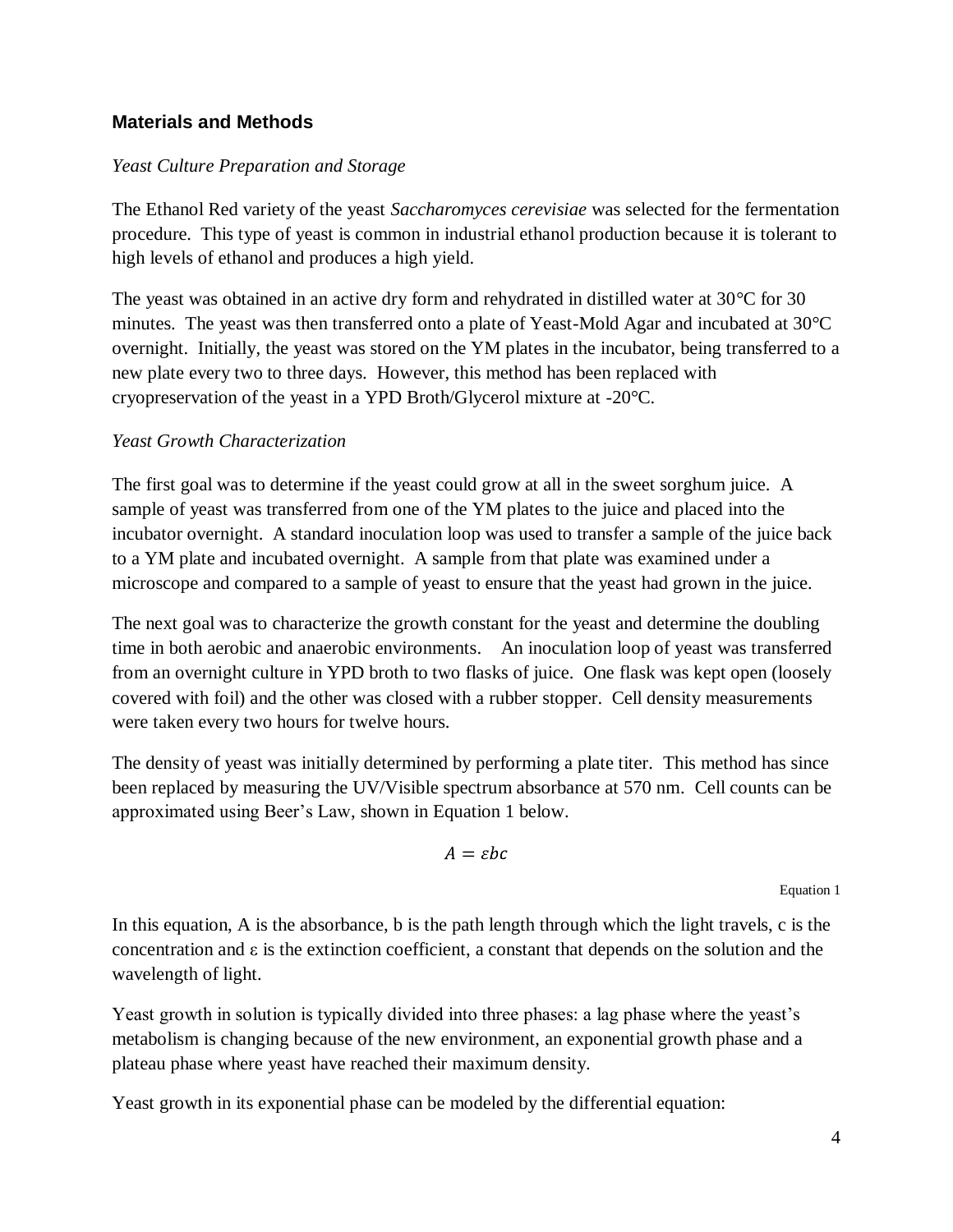$$
\frac{dx}{dt} = \mu \lambda
$$

Equation 2

Solving this equation leads to an equation for exponential growth:

$$
X(t) = X_0 e^{\mu t}
$$

Equation 3

<span id="page-8-3"></span> $X_0$  is considered the initial population size and  $\mu$  is a growth constant.

#### <span id="page-8-0"></span>*Yeast Inoculant Preparation*

In order to inoculate the sorghum juice for fermentation, cryopreserved yeast aliquots were reconstituted in a 30°C water bath. After centrifugation, the broth/glycerol cryopreservation mixture was replaced with pure broth and the yeast was transferred into an incubator to grow for 24 hours.

#### <span id="page-8-1"></span>*Juice Characterization*

The sweet sorghum juice used in these experiments was grown by the research groups of Dr. Mike Ottman and Dr. Dennis Ray at the University of Arizona. The characteristic of juice that is of most concern is its sugar content. Over the course of these experiments, sugar content was measured or approximated in three different ways, each with its own degree of accuracy. The least accurate method used a refractometer to measure the refractive index of the juice. This is scaled in units called degrees Brix, which is the weight to weight percent of sugar to solution. A more accurate method used was a colorimetric glucose assay kit. This kit contained reagents that react with glucose to produce a color change that could be measured with a UV/visible spectrophotometer. This method, however, was only useful for determining glucose content and did not provide any information about sucrose or fructose. The best method for determining sugar content was High Performance Liquid Chromatography, or HPLC. HPLC is a semiautomated process that, once set up, can measure the sugar levels in multiples samples quickly and accurately using a small sample volume. All HPLC measurements used in these experiments were performed by Dr. Ray's laboratory.

#### <span id="page-8-2"></span>*Juice Pretreatment*

Several methods of pretreatment were researched to determine their effect on the fermentation procedure and its results. All juice samples were pH adjusted to 5.5 and centrifuged at 4000 rpm for 20 minutes before being used.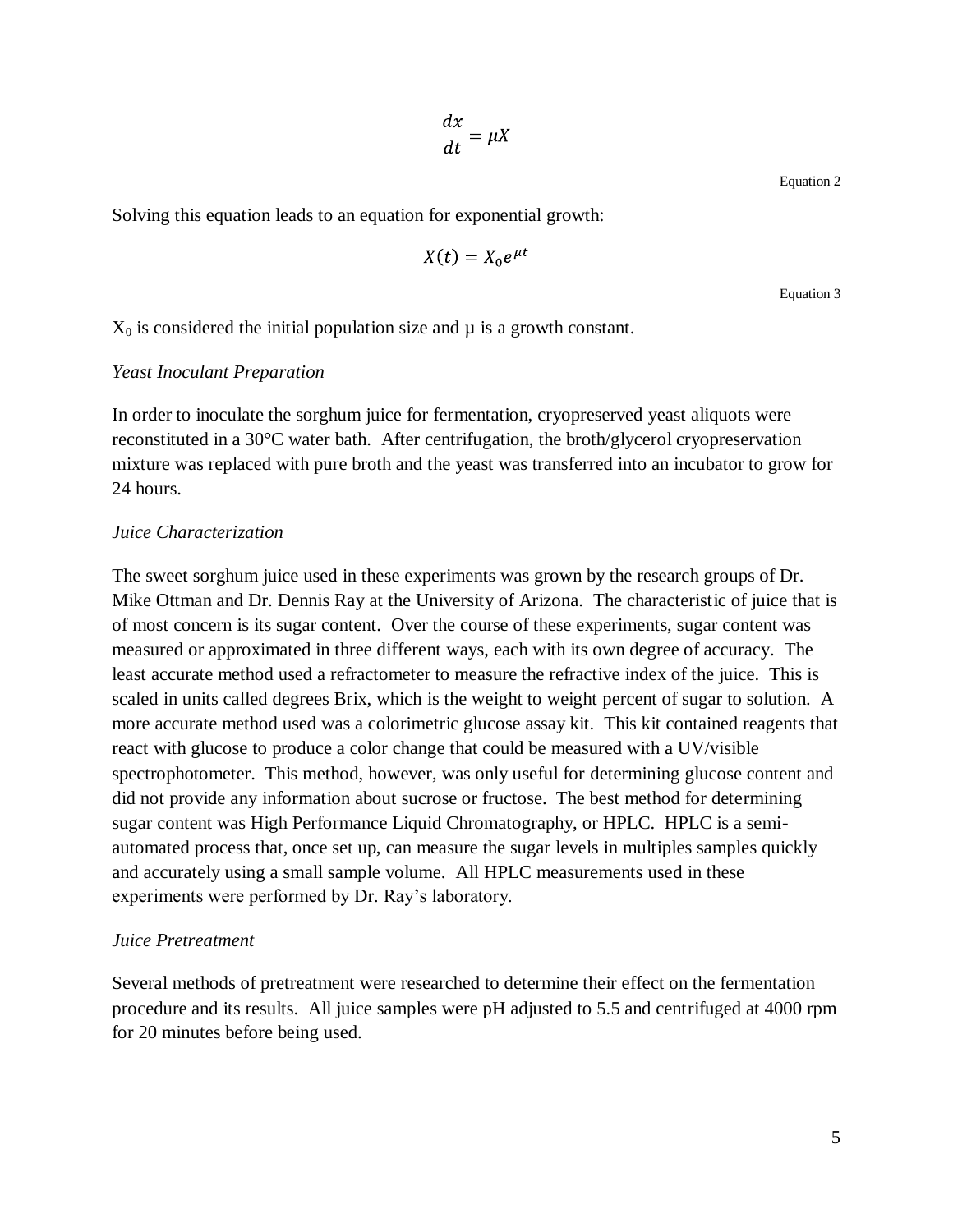Another step in the juice pretreatment required the addition of salts to juice samples. Ammonium sulfate was added at 0.2% and magnesium sulfate was added at 0.05%, in accordance with values obtained from literature.

The initial protocol required juice samples to be sterilized before inoculated. In order to sterilize the samples, two methods were tested. The first method was to filter the juice using a 1.2 micron filter. This pore size was chosen because it would have filtered out any unwanted microorganisms. The second sterilization method was to autoclave the juice. Autoclaving involves exposing the juice to high pressure steam for several minutes. All autoclaving was performed on the Liquids setting. The effect on final ethanol production of autoclaving versus not autoclaving was analyzed in an experiment using the fermentation procedure described below.

## <span id="page-9-0"></span>*Fermentation Procedure*

The general procedure for ethanol fermentation was as follows:

- 1. Inoculate a sample with the yeast inoculant previously described
- 2. Allow the inoculated juice to ferment for a specified period of time
- 3. Collect and store samples at -20°C until measurements could be taken

Fermentations were generally run in triplicate in 125 ml Erlenmeyer flasks. The specific aspects of each of step were varied depending on what experiment was being run.

In order to determine the appropriate ratio of inoculant to juice, the inoculate density was varied while holding other reaction conditions constant. Densities of 1:10 and 1:100 were compared. The juice was allowed to ferment for 12 hours before samples were collected for ethanol quantification.

Another set of experiments was designed to determine the best way to achieve anaerobic conditions for fermentation. Three methods were compared: An open flask (as a control), a flask sealed with Parafilm and a flask both sealed with Parafilm and purged with  $N_2$  gas for 30 seconds. Each condition was inoculated with a 1:10 density of inoculant, and samples were taken at 0, 10, 11 and 12 hours.

In order to determine an appropriate amount of time to carry out fermentations, an experiment was run with the following conditions: inoculant density of 1:10, reaction vessels purged with  $N_2$ gas and samples taken at 24, 48 and 72 hours.

Further experiments were done in order to determine if samples could be fermented in a highthroughput capacity. Samples were fermented using a 1:10 inoculant density for 72 hours in a N2 purged vessel. Fermentations were carried out on 96 well plates, 12 well plates, standard Petri dishes and 125 ml Erlenmeyer flasks.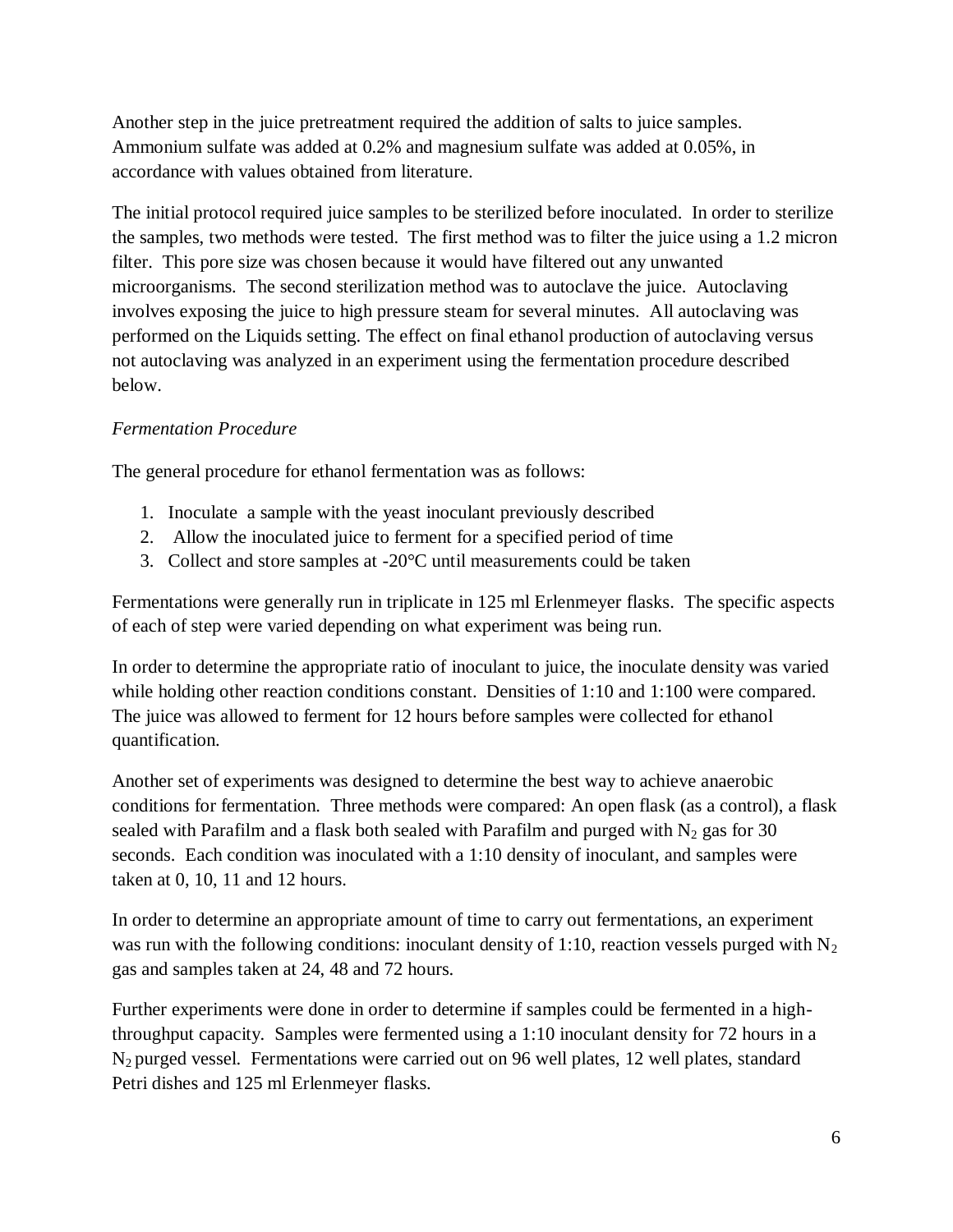#### <span id="page-10-0"></span>*Ethanol Quantification*

Two methods were employed in order to quantify the ethanol production of fermentation trials. The first method was to measure the specific gravity of the solution using a hydrometer. Specific gravity is the ratio of the density of the liquid to the density of water as shown in [Equation 4.](#page-10-2)

$$
S \cdot G = \frac{\rho}{\rho_{H_2 o}}
$$

<span id="page-10-2"></span>Equation 4

Because the density of ethanol is less than that of water, the specific gravity of a solution will decrease as the amount of ethanol in that solution increases. These measurements allowed for a relative estimation of the amount of ethanol produced. However, sugar content of a solution also affects the specific gravity. Because both sugar levels were decreasing and ethanol levels were increasing, another quantification method was necessary to determine the absolute ethanol production.

The EnzyChrom Ethanol Assay Kit from BioAssay Systems<sup>4</sup> was chosen as a method of accurately quantifying ethanol in samples. This kit used ethanol dehydrogenase, an ethanol specific enzyme, to produce a color change over time. The color change was measured as the change in optical density at 570 nm over 5 minutes. Ethanol standards were prepared as a calibration, from which unknown ethanol quantities could be determined.

The small amount of reagents provided with the kit required that new reagents be made. As each reagent was reproduced, calibrations were recorded in order to make sure that the kit was still functioning as intended.

## <span id="page-10-1"></span>*Ethanol Yield*

Ethanol yield is the mass-to-mass ratio of ethanol output to sugar input. Yield is an important benchmark for measuring the efficiency of the fermentation process. The maximum theoretical yield can be obtained from the stoichiometrically balanced equation for glucose decomposing into ethanol and carbon dioxide:

$$
C_6H_{12}O_6 \rightarrow 2CO_2 + 2C_2H_5OH
$$

Equation 5

The theoretical maximum yield is 0.511g ethanol per gram glucose. The realistic maximum yield is always less than the theoretical yield because some carbon from the sugar must be used

 $\overline{a}$ 

<sup>4</sup> (BioAssay Systems, 2008)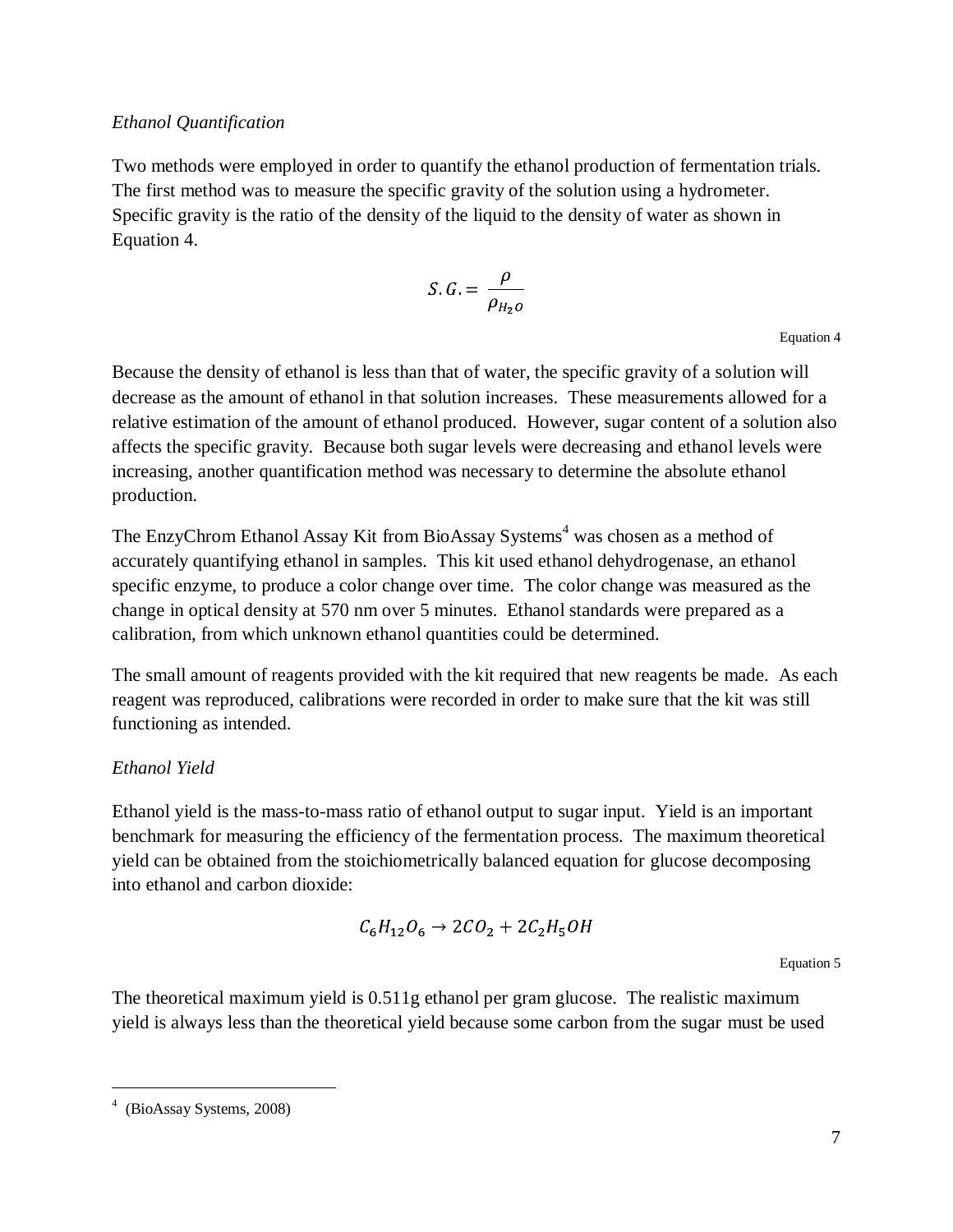for growth. The degree to which this happens depends on the yeast strain. According to data from an Ethanol Red supplier<sup>5</sup> the maximum practical yield is 0.48g ethanol per gram glucose.

 $\overline{a}$ 

 $<sup>5</sup>$  (Fermentis, 2009)</sup>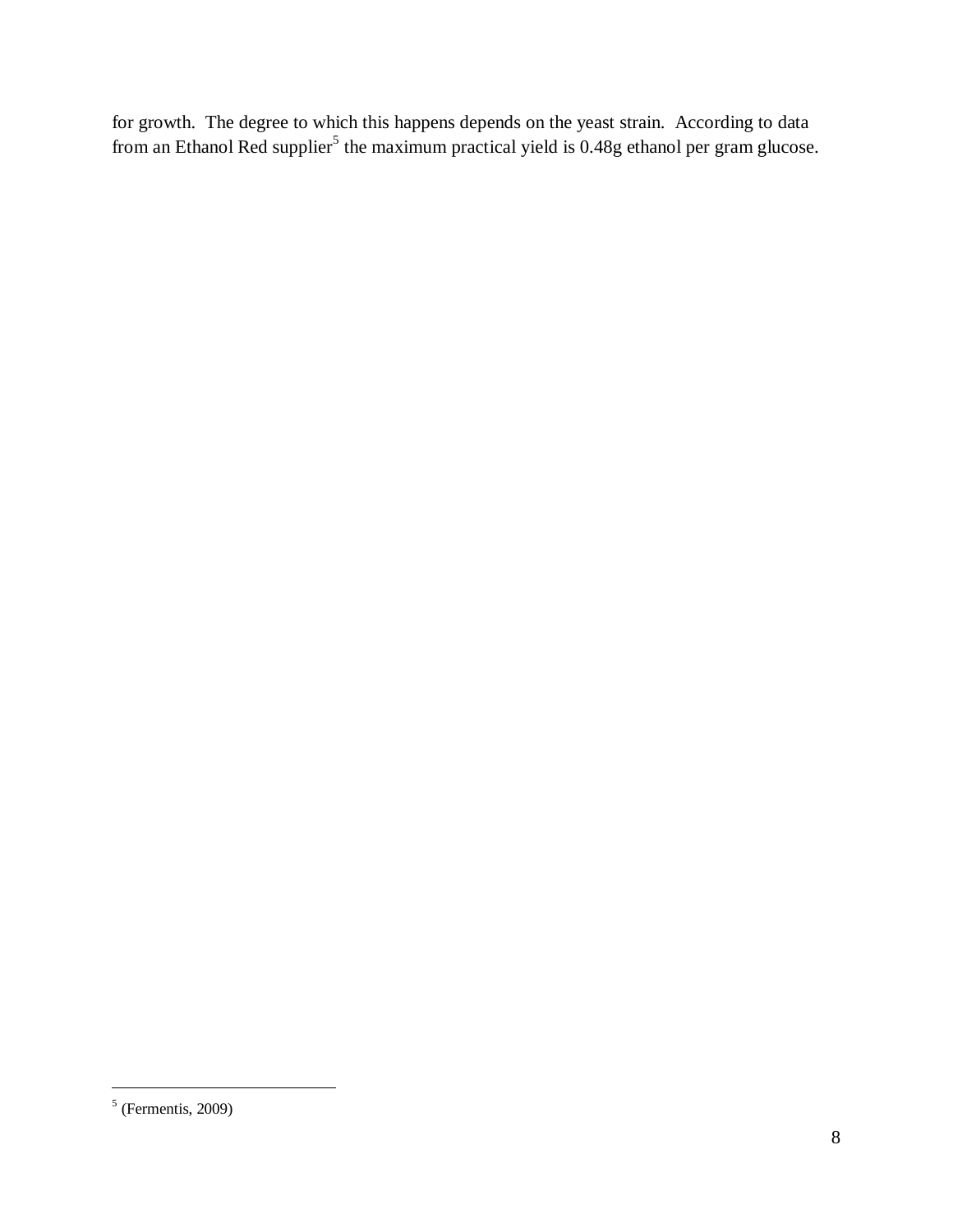#### <span id="page-12-0"></span>**Results and Discussion**

#### <span id="page-12-1"></span>*Yeast Growth Characterization*

It is useful to take the logarithm of the growth curve and check for linearity. Doing this allows the detection of a lag phase, which often is hard to detect on the standard growth curve.

The logarithmic form of [Equation 3](#page-8-3) is linear, as shown in [Equation 6.](#page-12-2)

$$
\ln X = \ln X_0 + \mu t
$$

Equation 6

<span id="page-12-2"></span>[Figure 1](#page-13-1) and [Figure 2,](#page-13-2) below, show the growth curve of yeast in sweet sorghum on a normal and logarithmic scale, respectively. The  $R^2$  values close to 1 for the linear fit trend lines indicate that the data is exponential. This means that the variety of yeast used has a very short lag phase of less than 2 hours, when the first sample was measured.

Having a short lag phase is important for industrial applications. Longer lag phases require longer fermentation periods and will often lead to decreased ethanol yields at higher costs.

The doubling time can also be determined from the growth constant, as shown in [Equation 7,](#page-12-3)

$$
T_{double} = \frac{\ln 2}{\mu}
$$

Equation 7

<span id="page-12-3"></span>where  $\mu$  is the slope of the logarithmic graph. This makes the doubling times for closed and open growth 3.25 hrs and 3 hrs, respectively.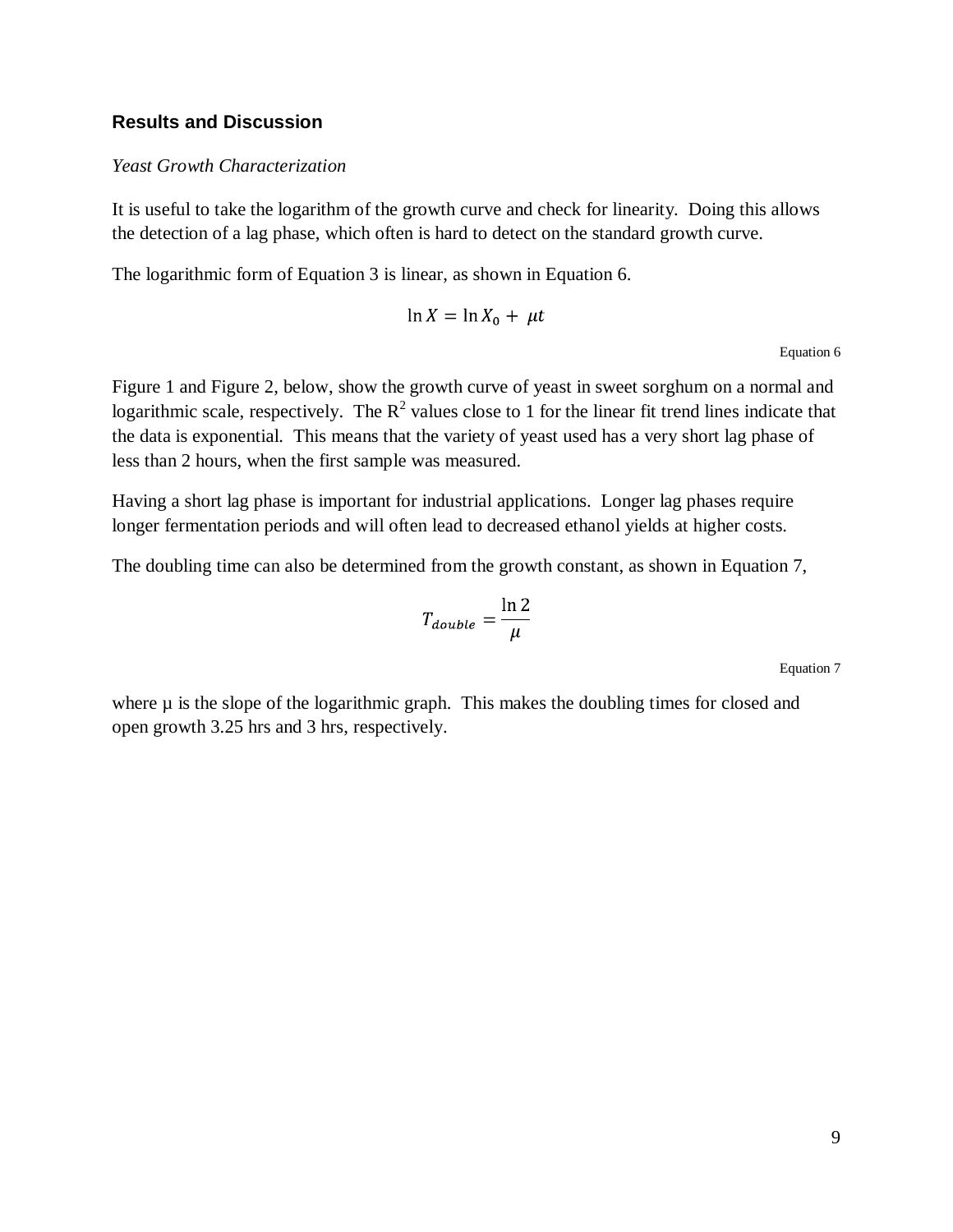

<span id="page-13-1"></span>Figure 1. Yeast Growth in Sorghum



<span id="page-13-2"></span>Figure 2. Yeast Growth in Sorghum (Logarithmic Scale).

#### <span id="page-13-0"></span>*Juice Characterization*

The data on sugar content has for the most part been researched by Dr. Ray's Lab. Appendix A contains data from the 2007 season harvest and Appendix B Contains data on the 2008 season's harvest.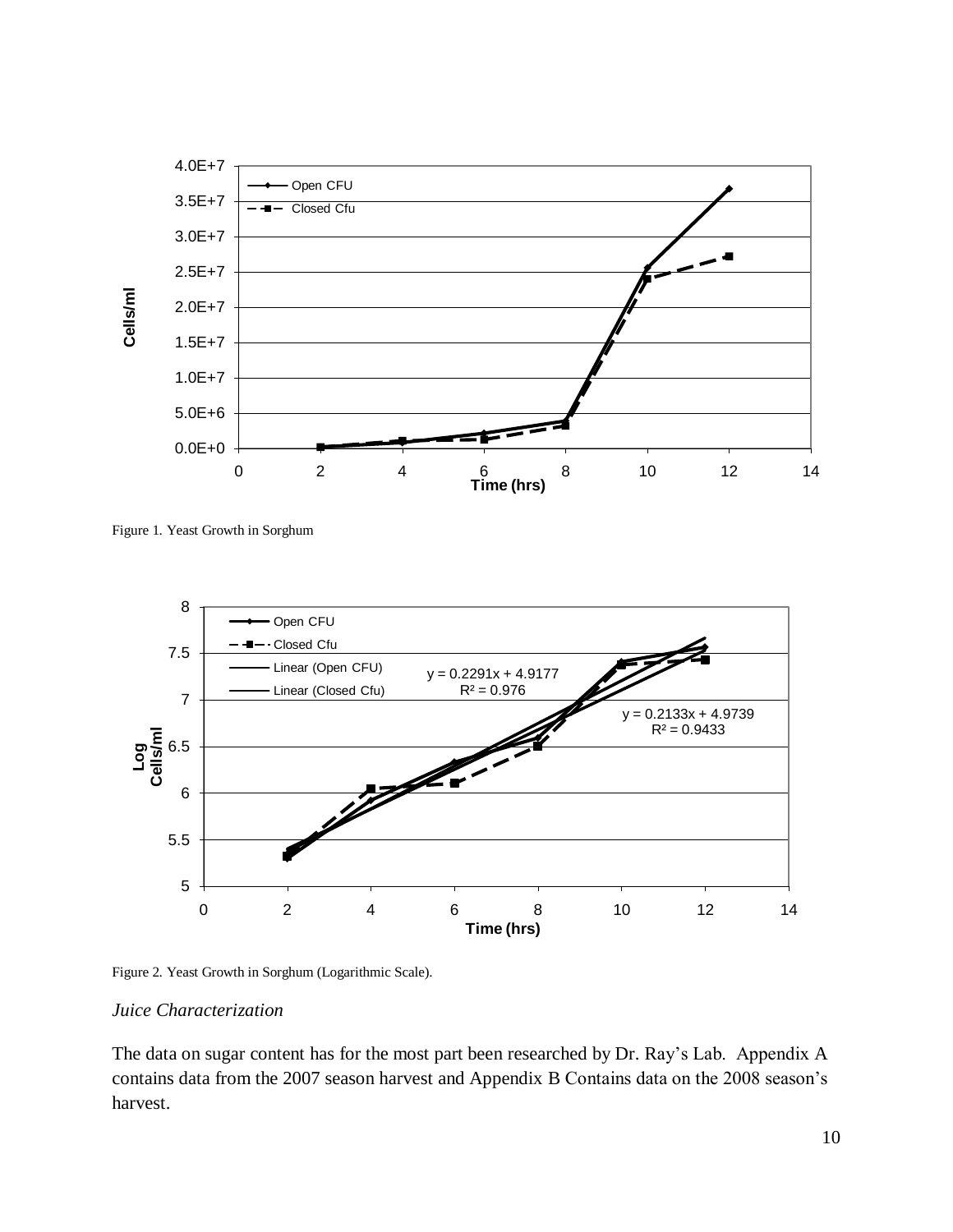#### <span id="page-14-0"></span>*Juice Pretreatment*

The pretreatment step was an important factor on the overall ethanol production. If the juice contained too many microorganisms before the inoculant was added, there would be a competition for resources and the yeast would have less sugar for ethanol production. Out of the two sterilization methods described, only autoclaving was successful. It was found that the juice was too viscous to be filtered through micropore filters with diameters small enough to remove bacteria. Autoclaving also presented challenges. An unidentifiable residue forms when the juice is heated for too long. It is possible this is created through the Maillard reaction, in which sugars combine with amino acids at high temperatures. Any loss of sugar should be avoided, so other sterilization methods have been evaluated. Presently, antibiotics are added to the juice right after it is being harvest in order to decrease the amount of unwanted organisms present.

#### <span id="page-14-1"></span>*Fermentation Procedures*

In order to gain repeatable ethanol production results, it was first necessary to determine an appropriate amount of yeast for inoculating samples. The chart presented in [Figure 3](#page-14-2) shows the results of this experiment. The specific gravity is expected to decrease over time as sugar is converted to ethanol because ethanol is less dense than water and sugar solutions. The chart shows that, while all three samples started with the same specific gravity, after 12 hours there were noticeable differences. The 1:100 condition showed the least amount of change, which was expected because there were less microorganisms to utilize the sugars in biological processes. The 1:10 nitrogen purged flask showed considerable decrease in 12 hours. This was also expected because the high density of yeast combined with the lack of oxygen.



#### **Comparative SG for Varying Conditions**

<span id="page-14-2"></span>Figure 3. Inoculant density experiment results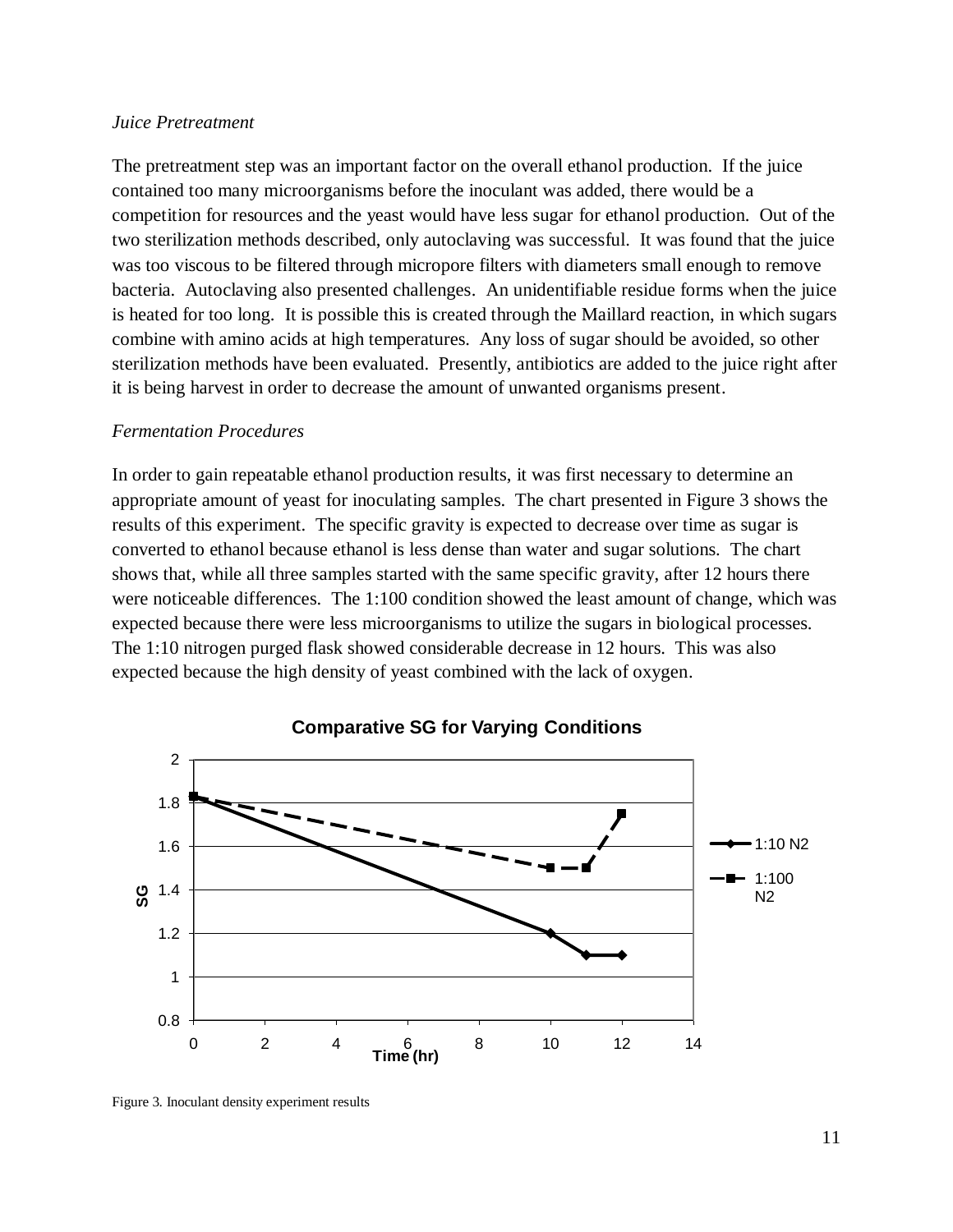Yeast requires an anaerobic environment in order to produce ethanol. Two different conditions and a control were examined. The first experimental condition used a closed flask that was purged with nitrogen. This, in theory, would cause the yeast to switch immediately to their ethanol producing metabolism. The other condition was to close the flask without purging. The yeast would be allowed to grow and use the oxygen in the flask before switching to their ethanol producing metabolism. [Figure 4](#page-15-0) shows the results of these tests.



Comparative SG for Varying Conditions

<span id="page-15-0"></span>Figure 4. Anaerobic Conditions experiment results.

This chart shows that the nitrogen purged flask resulted in a lower final specific gravity reading than the closed flask. It is reasonable that the closed flask had less ethanol produced, because some of the sugar present in the juice would have been used for growth and therefore unavailable for ethanol production.

Two anomalies are present in this chart. The high reading of the closed flask at 12 hrs is likely to be a misread error. This is possible due to the hydrometer used lacking precision. The other anomaly is that the open flask shows the lowest specific gravity. This could be because the change in specific gravity is dominated more by sugar decrease than ethanol increase. Because of these inaccuracies and uncertainties, it is not recommended that ethanol be quantified using a hydrometer, but rather using a more precise and repeatable method.

The last important fermentation protocol concerned the overall time the juice should be allowed to ferment. [Figure 5](#page-16-1) shows the results of a fermentation run for 72 hours.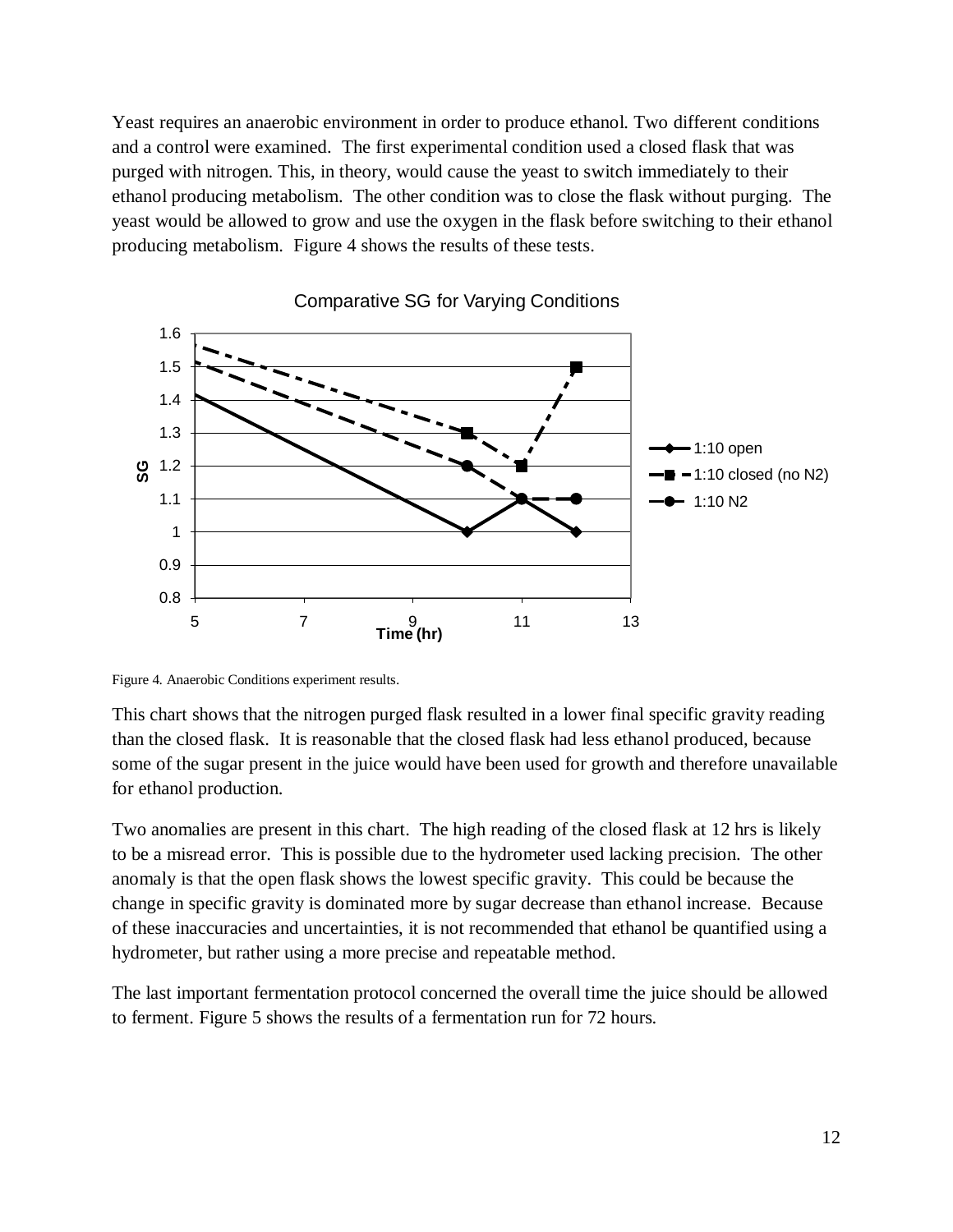

#### **Ethanol Production**

<span id="page-16-1"></span>Figure 5. Ethanol production over a 72 hour period.

Ethanol production continues until at least 72 hours. The different series correspond to different sorghum samples, and each set was fermented in triplicate. The data points shown are the average values.

Several fermentations were attempted in a high-throughput capacity. Wells on both 96- and 12 well plates were filled with juice and inoculated with a 1:10 inoculant density. After fermenting for 72 hours, little ethanol could be detected. It was determined that the small radii of the wells discouraged the mixing needed to keep the yeast in suspension where they would produce ethanol.

#### <span id="page-16-0"></span>*Ethanol Quantification*

While measuring the specific gravity with a hydrometer gave relative ethanol levels, absolute quantification of ethanol required the use of a colorimetric ethanol assay. The kit from BioAssay Systems was chosen because it provided both accuracy and a good detection limit. In order to use the kit, the change in optical density (color) of a sample was compared to the change in color of standards with known ethanol content. The standard readings were used to create a calibration curve such as the one in [Figure 6.](#page-17-0) Ethanol percentages in unknown samples could be determined by interpolating the curve. Samples were typically diluted into the range of the calibration and the resulting percent would be multiplied by the dilution ratio to obtain the final ethanol percentage.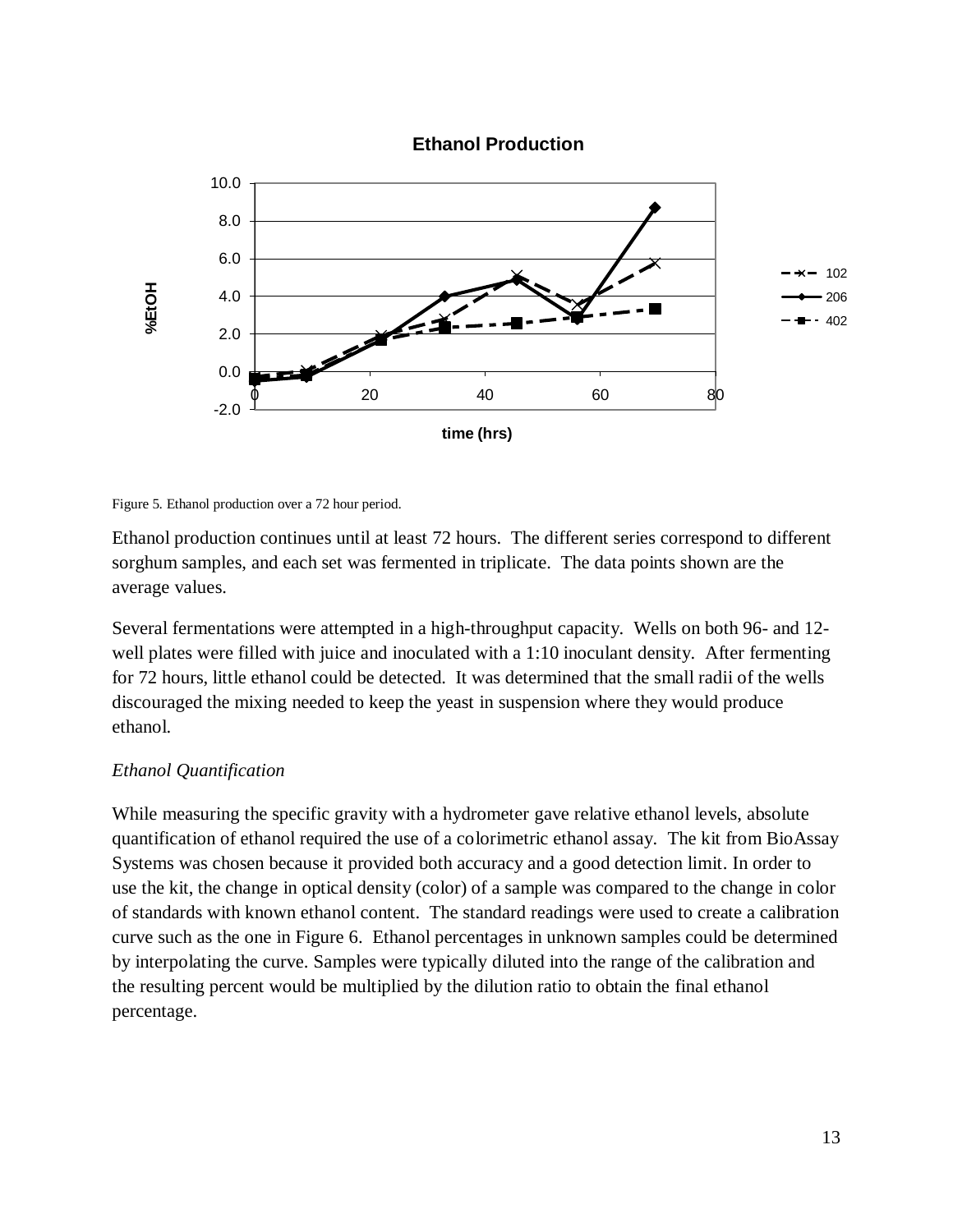#### **Calibration Curve**



<span id="page-17-0"></span>Figure 6. A calibration curve.

There were a few problems encountered while using the ethanol assay kit. The biggest problem was not actually the kit itself, but the UV/Visible spectrum plate reader used to detect optical densities. The Opsys MR plate reader has an accuracy of  $\pm 0.01$  OD units<sup>6</sup>. When the range of the calibration curve was from 0-0.8 OD units, this produced an accuracy of the kit of 0.001 % ethanol. However, as the reagents degraded over time, the range of the OD change decreased significantly. There would often only be a maximum OD change of 0.08 OD units or less. This produced an accuracy of  $\pm 0.01\%$  ethanol. Because samples were typically diluted at a ratio of 1:100 with water to be in the correct range of the calibration curve, the overall accuracy of using the ethanol assay was  $\pm 1\%$  ethanol. This also limited the upper bound of ethanol detection to 10% because any samples with higher ethanol content would require a 1:1000 dilution and would have an accuracy of  $\pm 10\%$ .

[Figure 7](#page-18-1) shows a one series from the same ethanol production chart in [Figure 5.](#page-16-1) The calibration associated with this chart only produced an optical density change of 0.03 OD units, resulting in a final measurement accuracy of  $\pm 3.33\%$ . This is indicated by the error bars.

 $\overline{a}$ 

 $<sup>6</sup>$  (Dynex)</sup>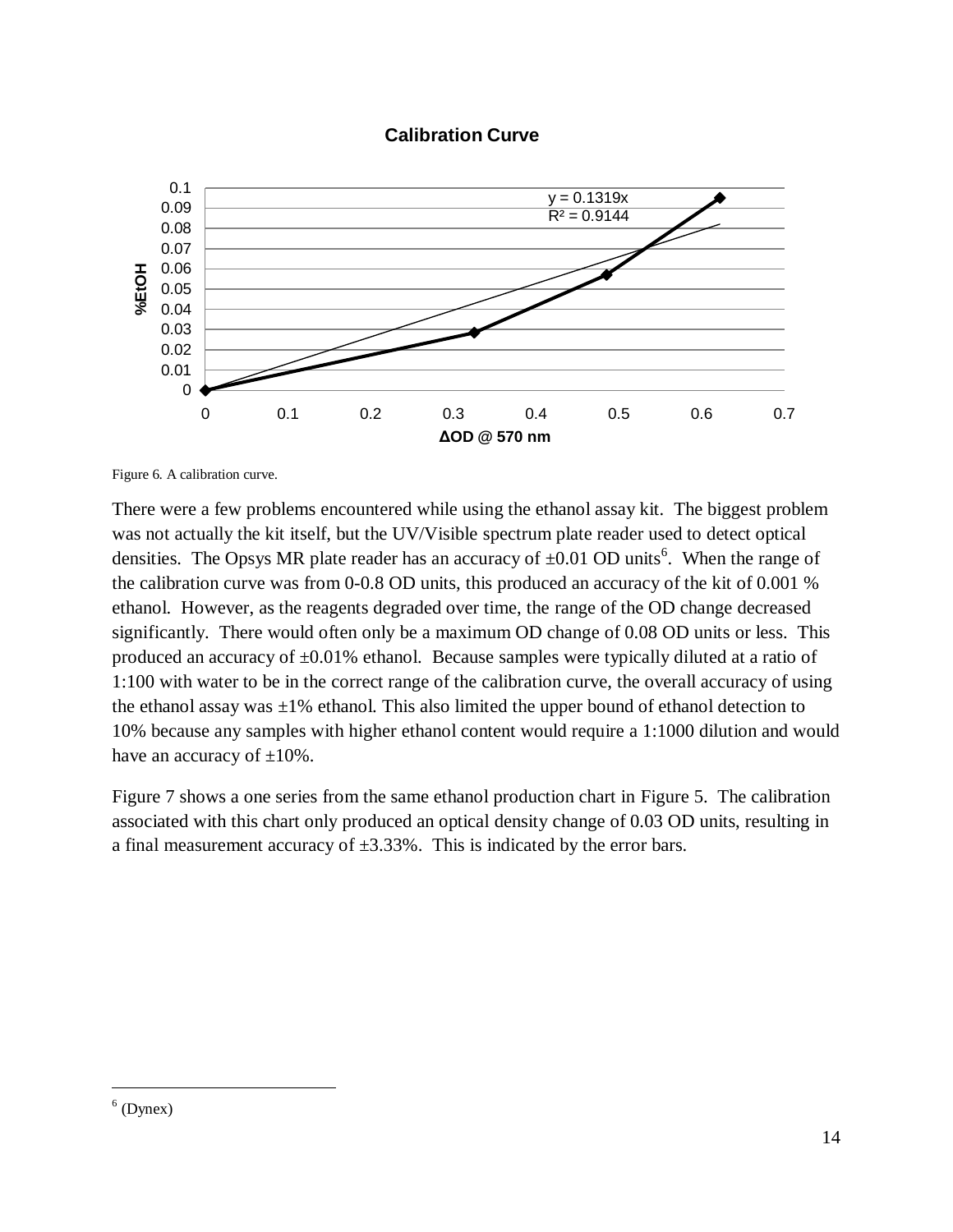

#### **Ethanol Production**

The relatively large margin of error makes results difficult to analyze. From this chart it is impossible to tell if there is 0 or 4% ethanol at 24 hours and the margin of error at the 72 hour point is over half of the measured value.

Another problem using the ethanol assay was that the amounts of reagents in the kit were limited, and the kit was relatively expensive. In order to work around this, reagents had to be recreated from raw chemicals. This required a stoichiometric analysis of the chemical process involved in producing the color change.

## <span id="page-18-0"></span>*Ethanol Yield*

Yield calculations have shown interesting data trends. Yield is determined by converting ethanol percentages into grams of ethanol per liter and dividing by the corresponding grams of sugar per liter for the sample. In general, ethanol yield decreases as sugar concentrations increase. This means that, despite more total ethanol production, the fermentation process becomes less efficient when more sugar is present. [Figure 8](#page-19-0) shows this trend.

<span id="page-18-1"></span>Figure 7. Ethanol production with measurement error.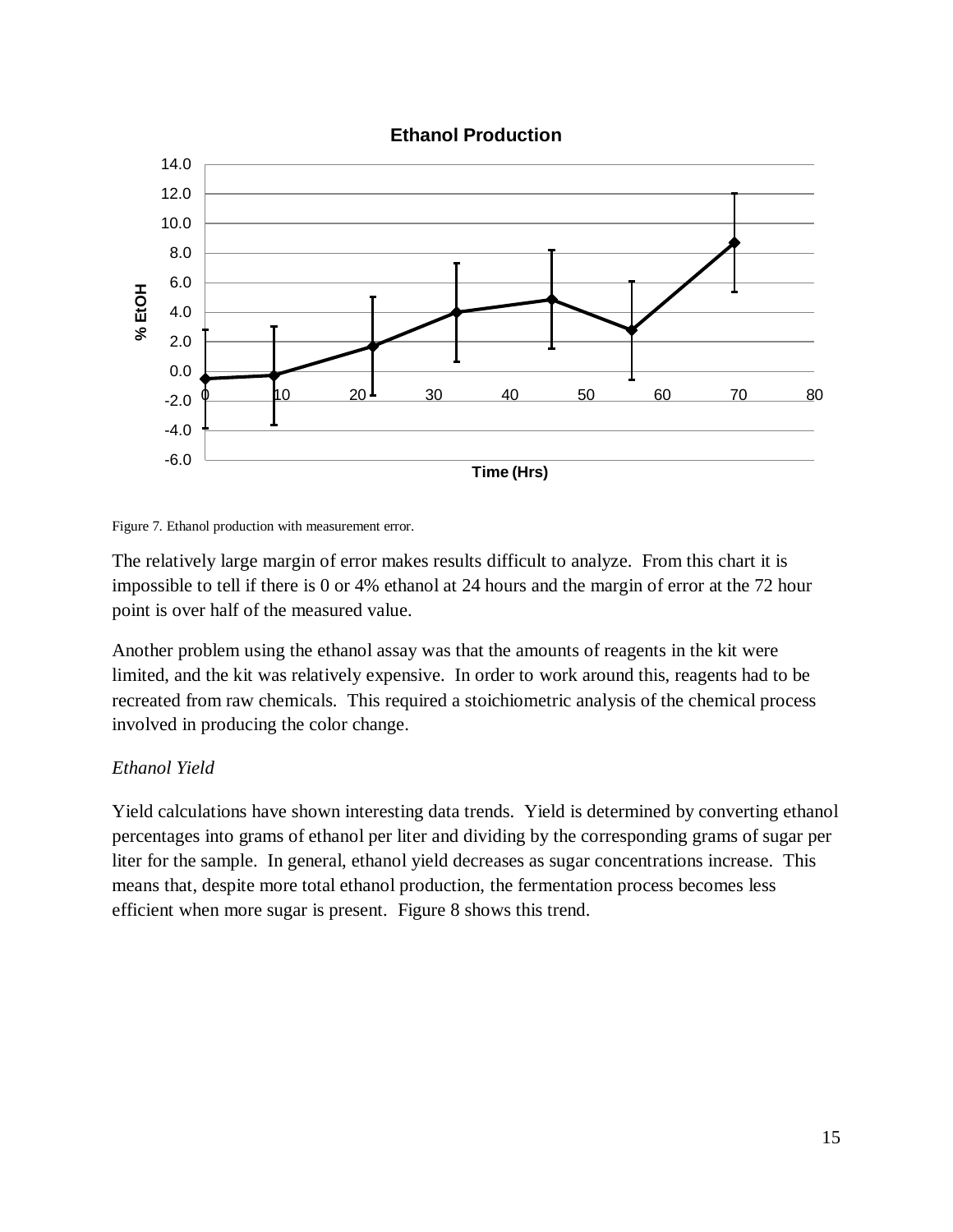

<span id="page-19-0"></span>Figure 8. Yield correlation to total sugar.

It should be noted that some of the yields are higher than both the practical and theoretical values. This could potentially be attributed to several things. The previously discussed accuracy of the ethanol assay kit affects the accuracy of the yield numbers. Also, the total sugar values only include glucose, fructose and sucrose even though other unknown sugar polymers have been detected in the juice. These unknown sugars are potentially being digested and fermented while not being taken into account in the yield calculations.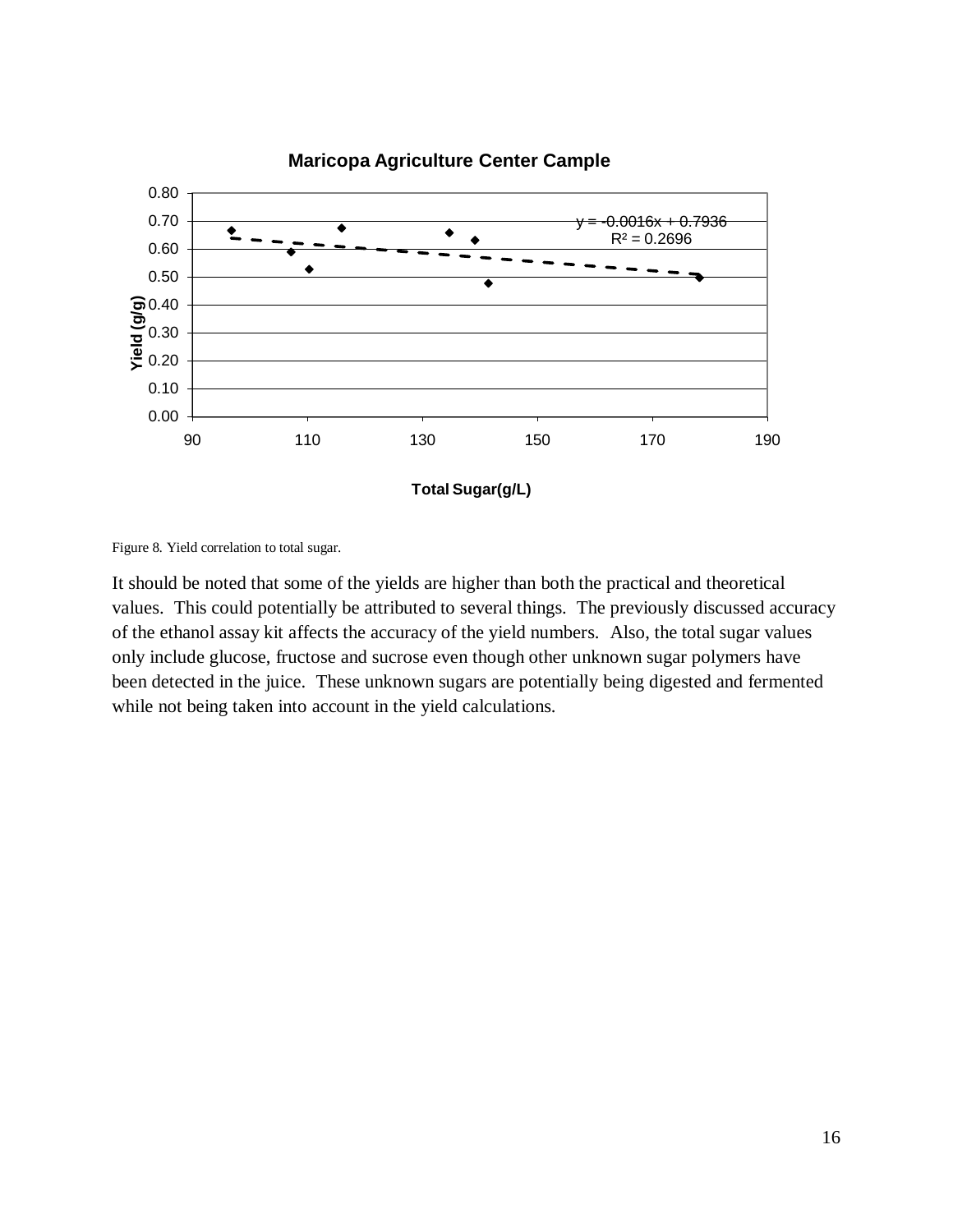## <span id="page-20-0"></span>**Conclusions**

The ethanol fermentation process involves many factors other than yeast and sugar. Many parameters must be carefully considered before the process begins in order to obtain accurate, repeatable results. A strain of yeast should be chosen that efficiently converts sugar to ethanol. Juice should be pH adjusted to suit the needs of the yeast and contamination should be avoided to improve yields. In order to jump start the yeast's fermentation metabolism, it might be beneficial to eliminate any oxygen from the reaction vessel. Fermentation should be continued for at least 72 hours because ethanol is still being produced. Lastly, an accurate way to measure ethanol production should be used. The colorimetric assay, while itself accurate, was ineffective because the absolute amount of ethanol the assay was able to detect was much smaller than the amount of ethanol in the samples. This required dilutions to be performed that amplified measurement error.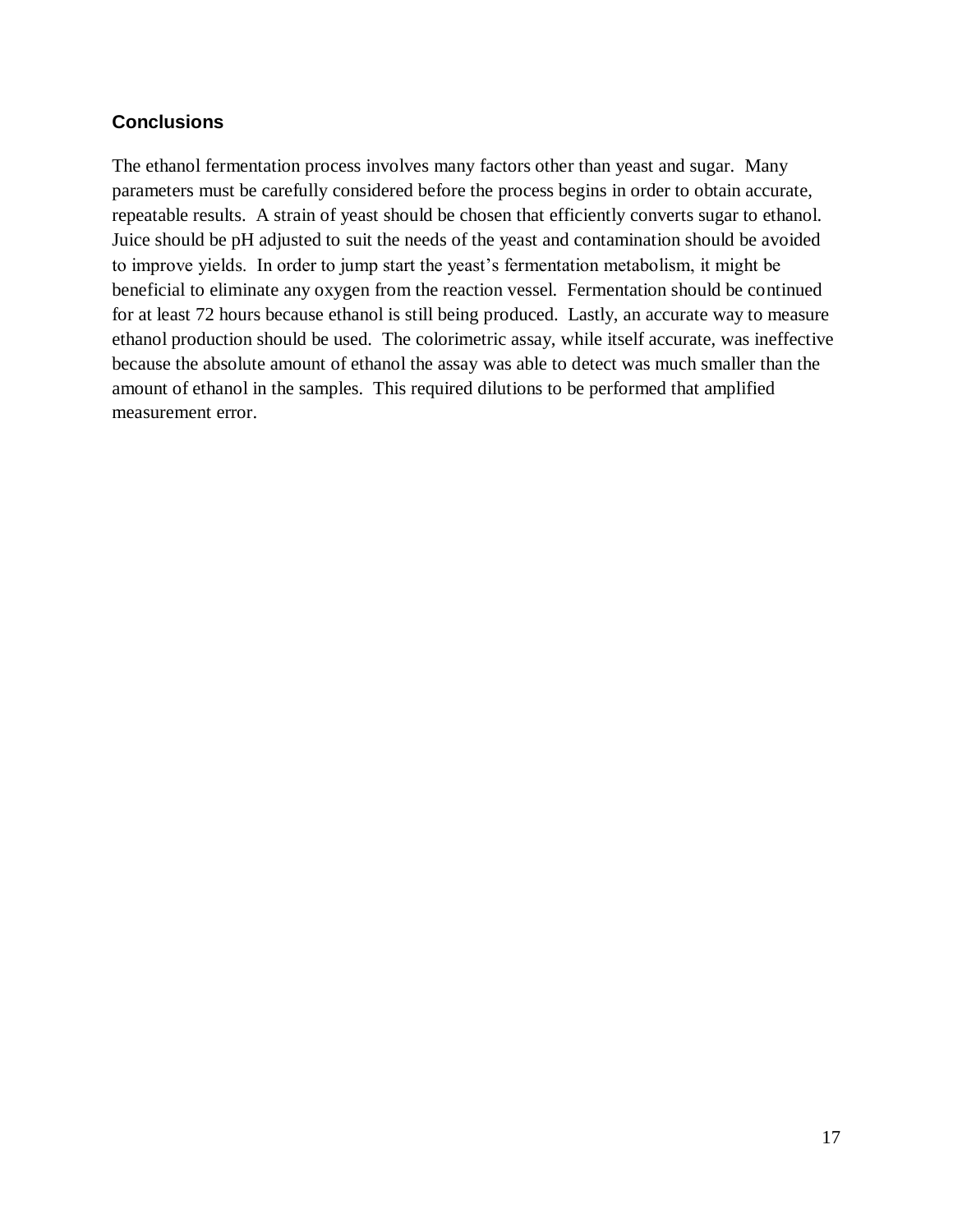## <span id="page-21-0"></span>**Future Work**

In order for this project to continue developing in both potential and merit, a new method of ethanol quantification must be employed. Colorimetric assay kits that worked with higher percentages of ethanol are available and might be useful. It might also be possible to recalibrate the reagents used presently to work with higher percentages of ethanol. Gas chromatography and high-performance liquid chromatography would ultimately be the best choices for ethanol quantification.

For the fermentations, it would be beneficial to look at what sugars are being consumed at different points in the fermentation process. This would help the plant science aspect of the project by providing information about what sugars are most beneficial for producing ethanol quickly.

Lastly, it would be beneficial to run scaled-up fermentation models to test if the same results are achievable in larger scale operations. The challenges here would be ensuring appropriate mixing and keeping the mixture sterile.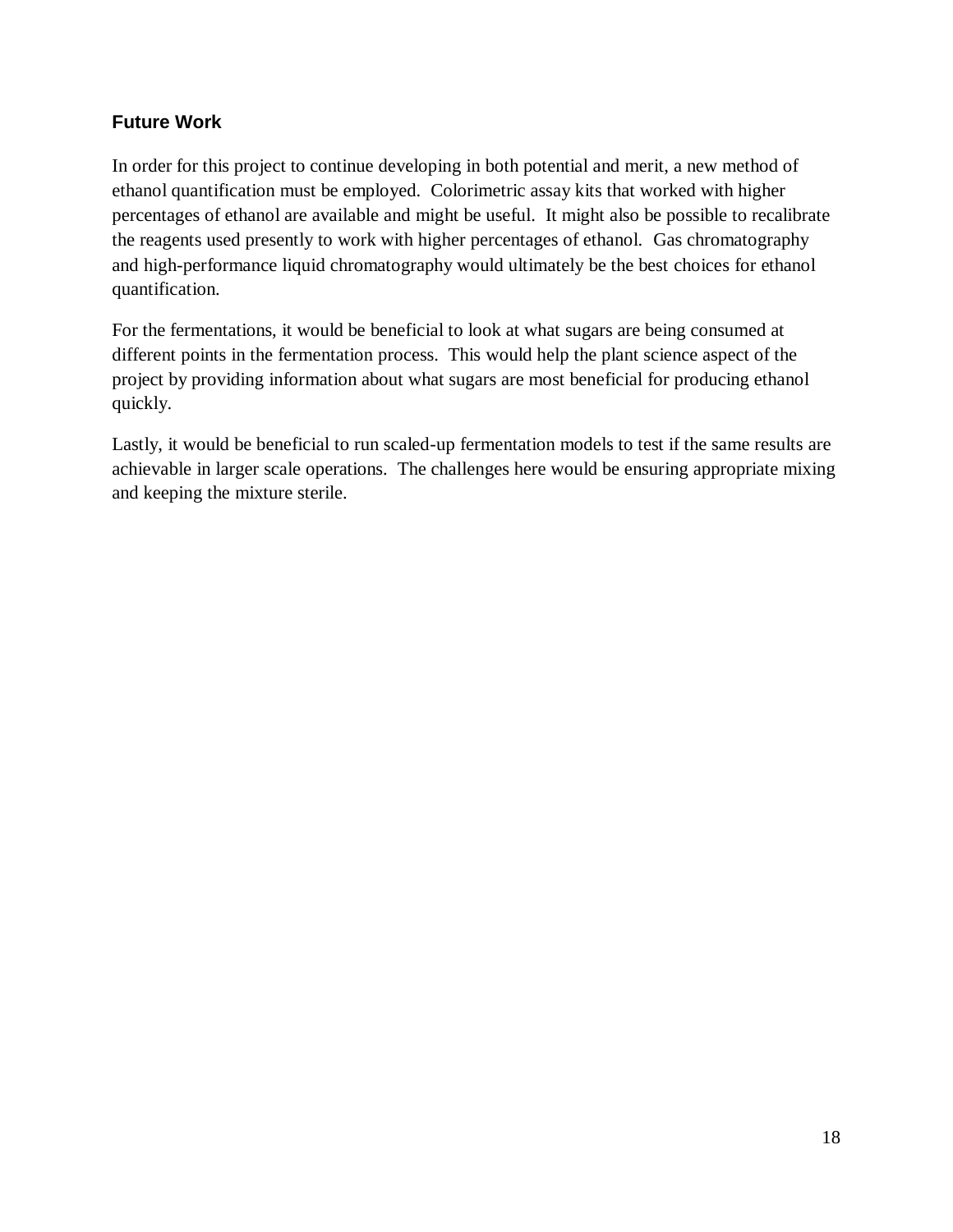## <span id="page-22-0"></span>**Acknowledgements**

I would like to thank Dr. Mark Riley, Dr. Dennis Ray and his lab group, Dr. Mike Ottman, Jennifer Kahn, Boe, Dear, Dominic DeCianne, Peter Livingston and Mike Kazz for all of their hard work and help with the ethanol project.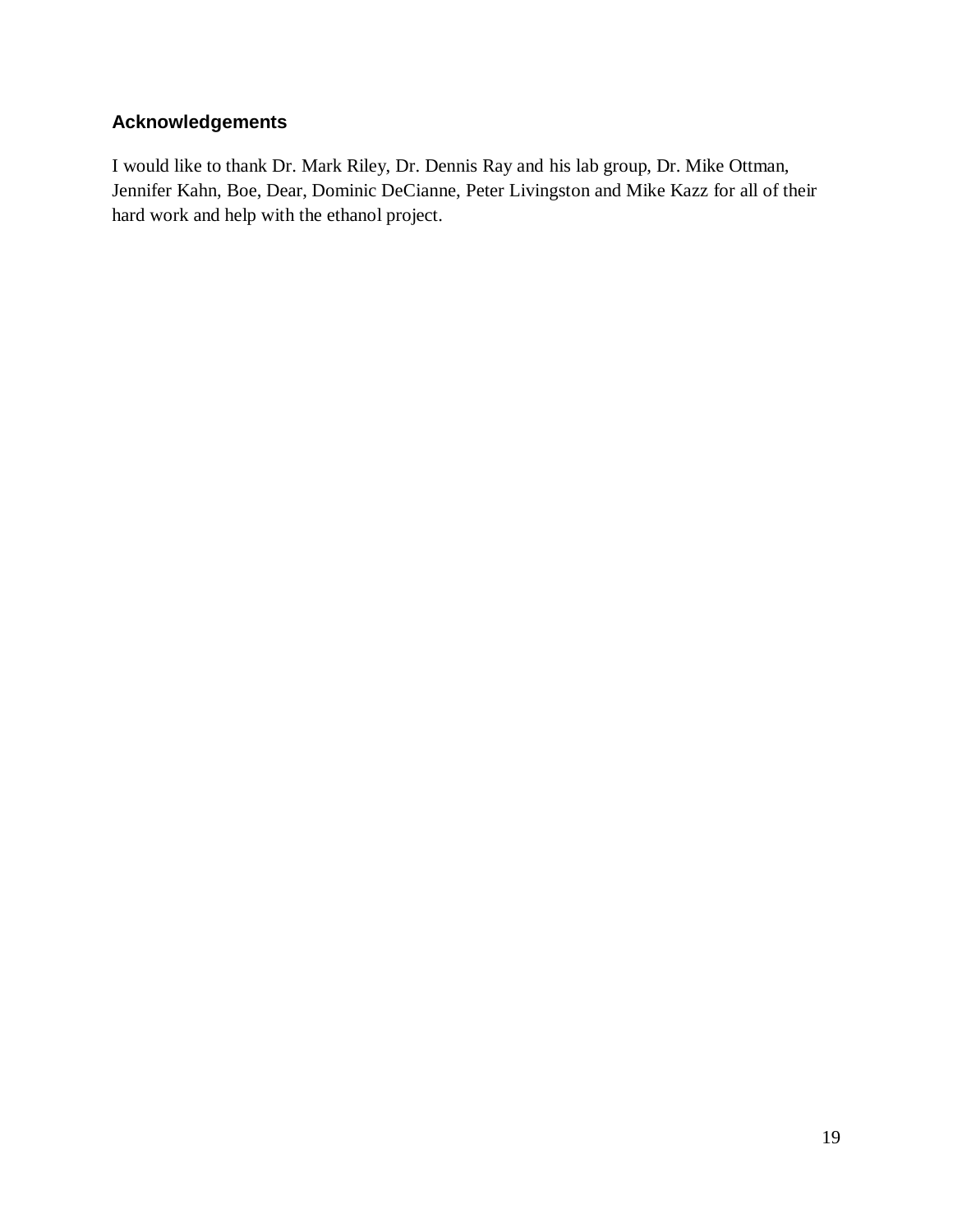## <span id="page-23-0"></span>**References**

BioAssay Systems. (2008). Retrieved April 30, 2009, from BioAssay Systems: http://www.bioassaysys.com/ECET.pdf

Dynex. (n.d.). *Opsys MR.* Retrieved April 30, 2009, from Dynex - a Magellan bioscience company: www.cultek.com/inf/otros/perfil-proveedores/Perfil%20DYNEX/OPSYSMAN.PDF

Economic Research Service. (2009, March 27). *ERS USDA Briefing Room - Corn*. Retrieved April 29, 2009, from http://www.ers.usda.gov/Briefing/Corn/

Energy Information Administration. (2009, April 22). *U.S. Weekly Supply Estimates*. Retrieved April 28, 2009, from http://tonto.eia.doe.gov/dnav/pet/pet\_sum\_sndw\_dcus\_nus\_w.htm

Fermentis. (2009). *Fermentis Industrial Brewing.* Retrieved April 30, 2009, from Fermentis: www.fermentis.com/FO/pdf/Ethanol/EN/EthanolRed\_EN.pdf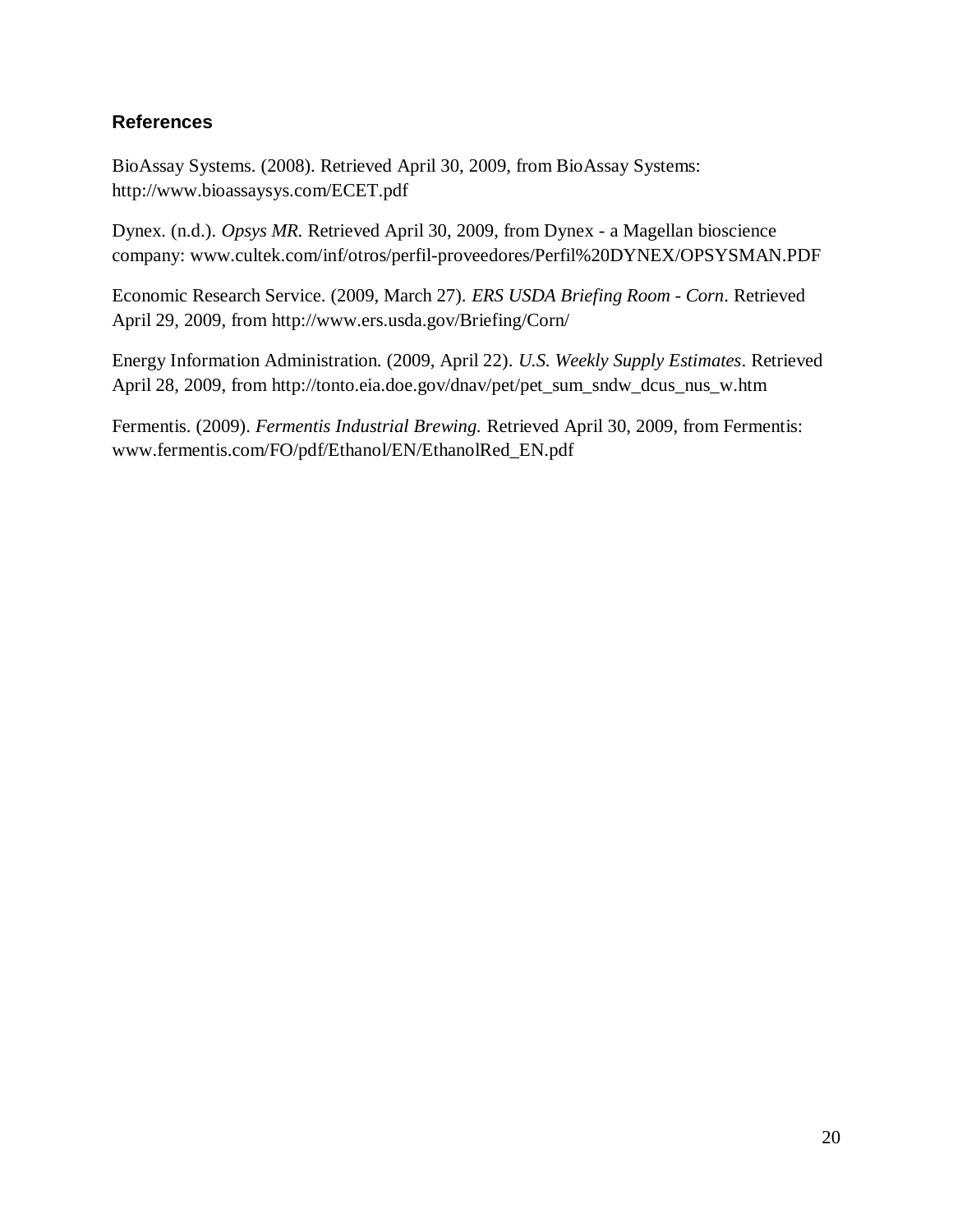## <span id="page-24-0"></span>**Appendix A – 2007 Sugar Analysis Data**

| Plot # | Brix (Ray Lab) |
|--------|----------------|
| 101    | 12.4           |
| 102    | 12.7           |
| 103    | 11.5           |
| 104    | 11             |
| 105    | 10.7           |
| 106    | 12             |
| 107    | 12.5           |
| 201    | 12.6           |
| 202    | 11.5           |
| 203    | 10.5           |
| 204    | 11             |
| 205    | 10.8           |
| 206    | 12.5           |
| 207    | 12.3           |
| 301    | 11.47          |
| 302    | 10.5           |
| 303    | 9.5            |
| 304    | 11.4           |
| 305    | 10.3           |
| 306    | 10.9           |
| 307    | 12.2           |
| 401    | 11.5           |
| 402    | 10             |
| 403    | 11             |
| 404    | 11.9           |
| 405    | 9.9            |
| 406    | 11             |
| 407    | 12.7           |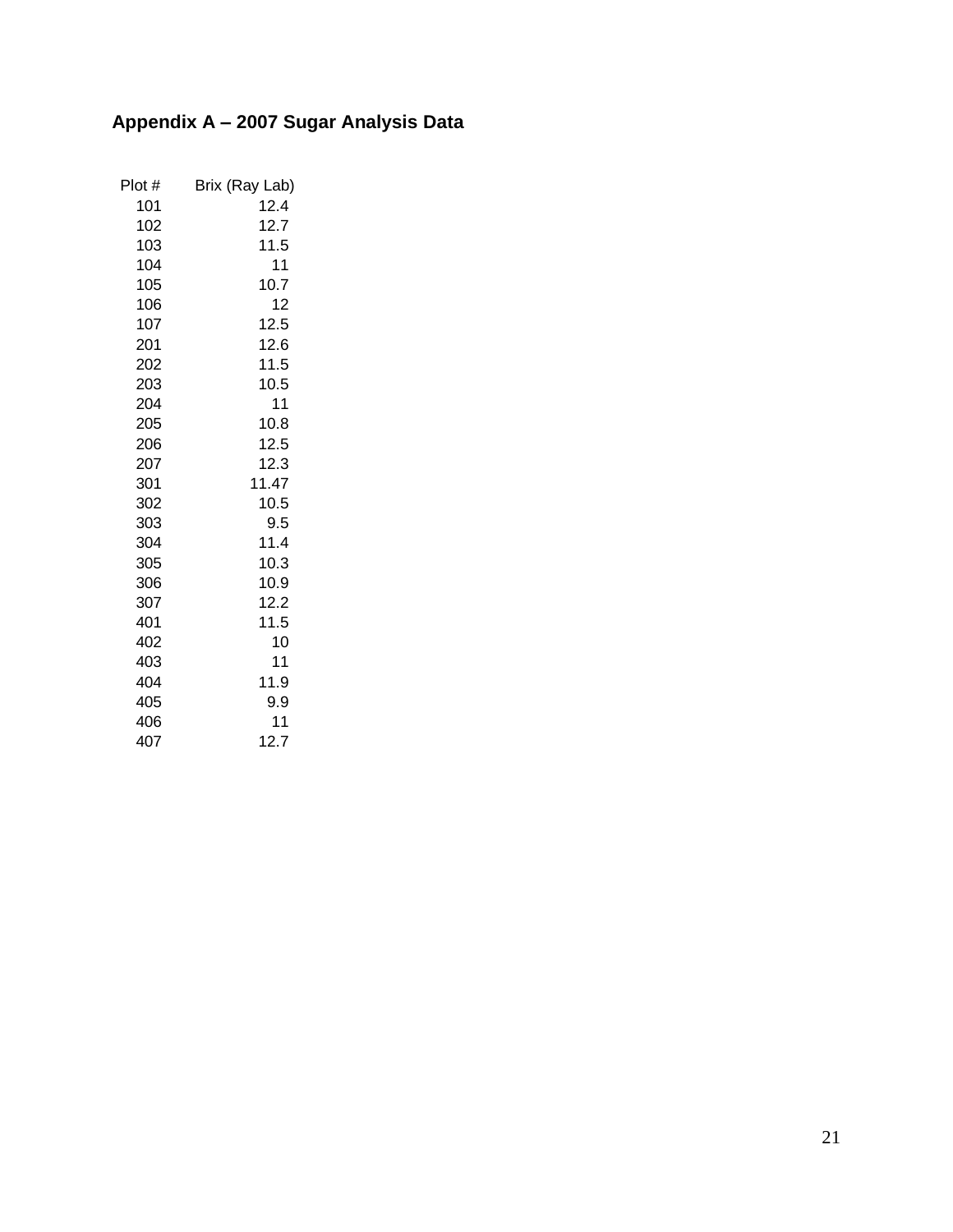#### <span id="page-25-0"></span>Appendix B – Sample 2008 Sugar Analysis Data

## **2008 HPLC DATA**

| planting<br>harvest<br>sugar<br>plot<br>date<br>(g/L)<br>date<br>A1<br>4/25/2008<br>6/5/2008<br>11.47071<br>A2<br>4/25/2008<br>6/5/2008<br>0<br>A3<br>4/25/2008<br>6/5/2008<br><b>B1</b><br>4/25/2008<br>6/5/2008<br>0<br>B <sub>2</sub><br>4/25/2008<br>6/5/2008<br>0<br>B3<br>6.069903<br>4/25/2008<br>6/5/2008<br>C <sub>1</sub><br>4/25/2008<br>6/5/2008<br>0<br>C <sub>2</sub><br>4/25/2008<br>6/5/2008<br>9.29277<br>C <sub>3</sub><br>4/25/2008<br>6/5/2008<br>0<br>D1<br>4/25/2008<br>6/5/2008<br>D <sub>2</sub><br>4/25/2008<br>6/5/2008<br>0<br>D3<br>4/25/2008<br>6/5/2008<br>0<br>A <sub>1</sub><br>4/25/2008<br>6/23/2008<br>15.55383<br>A <sub>2</sub><br>4/25/2008<br>6/23/2008<br>27.98568<br>B1<br>9.44802<br>4/25/2008<br>6/23/2008<br>B2<br>4/25/2008<br>6/23/2008<br>19.88736<br>C <sub>1</sub><br>4/25/2008<br>19.32582<br>6/23/2008<br>C <sub>2</sub><br>4/25/2008<br>6/23/2008<br>22.75842<br>D <sub>1</sub><br>4/25/2008<br>6/23/2008<br>10.46942<br>D <sub>2</sub><br>15.77544<br>4/25/2008<br>6/23/2008<br>A1<br>4/25/2008<br>7/29/2008<br>51.58533<br>A2<br>4/25/2008<br>7/29/2008<br>31.5168<br>A3<br>4/25/2008<br>7/29/2008<br>56.45721<br>B1<br>4/25/2008<br>7/29/2008<br>26.85543<br>B2<br>4/25/2008<br>7/29/2008<br>24.80364<br>26.07546<br>B3<br>4/25/2008<br>7/29/2008<br>C <sub>1</sub><br>4/25/2008<br>7/29/2008<br>95.90241<br>C <sub>2</sub><br>102.5172<br>4/25/2008<br>7/29/2008<br>C <sub>3</sub><br>4/25/2008<br>7/29/2008<br>99.5526<br>D <sub>1</sub><br>4/25/2008<br>32.75088<br>7/29/2008<br>D <sub>2</sub><br>4/25/2008<br>7/29/2008<br>29.56023<br>7/29/2008<br>D3<br>4/25/2008<br>28.13496<br>5/20/2008<br>7/29/2008<br>A1<br>29.74107<br>A2<br>5/20/2008<br>7/29/2008<br>25.55508<br>A3<br>5/20/2008<br>7/29/2008<br>22.02228<br><b>B1</b><br>21.70506<br>5/20/2008<br>7/29/2008<br>B <sub>2</sub><br>5/20/2008<br>7/29/2008<br>23.82093<br>B <sub>3</sub><br>5/20/2008<br>12.69951<br>7/29/2008<br>C <sub>1</sub><br>49.24323<br>5/20/2008<br>7/29/2008<br>C <sub>2</sub><br>5/20/2008<br>7/29/2008<br>43.9713<br>C <sub>3</sub><br>5/20/2008<br>7/29/2008<br>31.31658<br>D1<br>5/20/2008<br>7/29/2008<br>16.16823<br>D <sub>2</sub><br>5/20/2008<br>7/29/2008<br>15.92274 |                |           |           | total   |
|-------------------------------------------------------------------------------------------------------------------------------------------------------------------------------------------------------------------------------------------------------------------------------------------------------------------------------------------------------------------------------------------------------------------------------------------------------------------------------------------------------------------------------------------------------------------------------------------------------------------------------------------------------------------------------------------------------------------------------------------------------------------------------------------------------------------------------------------------------------------------------------------------------------------------------------------------------------------------------------------------------------------------------------------------------------------------------------------------------------------------------------------------------------------------------------------------------------------------------------------------------------------------------------------------------------------------------------------------------------------------------------------------------------------------------------------------------------------------------------------------------------------------------------------------------------------------------------------------------------------------------------------------------------------------------------------------------------------------------------------------------------------------------------------------------------------------------------------------------------------------------------------------------------------------------------------------------------------------------------------------------------------------------------------------------------------------------------------------------------------------------------------------------------------------------------------------------------------------------|----------------|-----------|-----------|---------|
|                                                                                                                                                                                                                                                                                                                                                                                                                                                                                                                                                                                                                                                                                                                                                                                                                                                                                                                                                                                                                                                                                                                                                                                                                                                                                                                                                                                                                                                                                                                                                                                                                                                                                                                                                                                                                                                                                                                                                                                                                                                                                                                                                                                                                               |                |           |           |         |
|                                                                                                                                                                                                                                                                                                                                                                                                                                                                                                                                                                                                                                                                                                                                                                                                                                                                                                                                                                                                                                                                                                                                                                                                                                                                                                                                                                                                                                                                                                                                                                                                                                                                                                                                                                                                                                                                                                                                                                                                                                                                                                                                                                                                                               |                |           |           |         |
|                                                                                                                                                                                                                                                                                                                                                                                                                                                                                                                                                                                                                                                                                                                                                                                                                                                                                                                                                                                                                                                                                                                                                                                                                                                                                                                                                                                                                                                                                                                                                                                                                                                                                                                                                                                                                                                                                                                                                                                                                                                                                                                                                                                                                               |                |           |           |         |
|                                                                                                                                                                                                                                                                                                                                                                                                                                                                                                                                                                                                                                                                                                                                                                                                                                                                                                                                                                                                                                                                                                                                                                                                                                                                                                                                                                                                                                                                                                                                                                                                                                                                                                                                                                                                                                                                                                                                                                                                                                                                                                                                                                                                                               |                |           |           |         |
|                                                                                                                                                                                                                                                                                                                                                                                                                                                                                                                                                                                                                                                                                                                                                                                                                                                                                                                                                                                                                                                                                                                                                                                                                                                                                                                                                                                                                                                                                                                                                                                                                                                                                                                                                                                                                                                                                                                                                                                                                                                                                                                                                                                                                               |                |           |           |         |
|                                                                                                                                                                                                                                                                                                                                                                                                                                                                                                                                                                                                                                                                                                                                                                                                                                                                                                                                                                                                                                                                                                                                                                                                                                                                                                                                                                                                                                                                                                                                                                                                                                                                                                                                                                                                                                                                                                                                                                                                                                                                                                                                                                                                                               |                |           |           |         |
|                                                                                                                                                                                                                                                                                                                                                                                                                                                                                                                                                                                                                                                                                                                                                                                                                                                                                                                                                                                                                                                                                                                                                                                                                                                                                                                                                                                                                                                                                                                                                                                                                                                                                                                                                                                                                                                                                                                                                                                                                                                                                                                                                                                                                               |                |           |           |         |
|                                                                                                                                                                                                                                                                                                                                                                                                                                                                                                                                                                                                                                                                                                                                                                                                                                                                                                                                                                                                                                                                                                                                                                                                                                                                                                                                                                                                                                                                                                                                                                                                                                                                                                                                                                                                                                                                                                                                                                                                                                                                                                                                                                                                                               |                |           |           |         |
|                                                                                                                                                                                                                                                                                                                                                                                                                                                                                                                                                                                                                                                                                                                                                                                                                                                                                                                                                                                                                                                                                                                                                                                                                                                                                                                                                                                                                                                                                                                                                                                                                                                                                                                                                                                                                                                                                                                                                                                                                                                                                                                                                                                                                               |                |           |           |         |
|                                                                                                                                                                                                                                                                                                                                                                                                                                                                                                                                                                                                                                                                                                                                                                                                                                                                                                                                                                                                                                                                                                                                                                                                                                                                                                                                                                                                                                                                                                                                                                                                                                                                                                                                                                                                                                                                                                                                                                                                                                                                                                                                                                                                                               |                |           |           |         |
|                                                                                                                                                                                                                                                                                                                                                                                                                                                                                                                                                                                                                                                                                                                                                                                                                                                                                                                                                                                                                                                                                                                                                                                                                                                                                                                                                                                                                                                                                                                                                                                                                                                                                                                                                                                                                                                                                                                                                                                                                                                                                                                                                                                                                               |                |           |           |         |
|                                                                                                                                                                                                                                                                                                                                                                                                                                                                                                                                                                                                                                                                                                                                                                                                                                                                                                                                                                                                                                                                                                                                                                                                                                                                                                                                                                                                                                                                                                                                                                                                                                                                                                                                                                                                                                                                                                                                                                                                                                                                                                                                                                                                                               |                |           |           |         |
|                                                                                                                                                                                                                                                                                                                                                                                                                                                                                                                                                                                                                                                                                                                                                                                                                                                                                                                                                                                                                                                                                                                                                                                                                                                                                                                                                                                                                                                                                                                                                                                                                                                                                                                                                                                                                                                                                                                                                                                                                                                                                                                                                                                                                               |                |           |           |         |
|                                                                                                                                                                                                                                                                                                                                                                                                                                                                                                                                                                                                                                                                                                                                                                                                                                                                                                                                                                                                                                                                                                                                                                                                                                                                                                                                                                                                                                                                                                                                                                                                                                                                                                                                                                                                                                                                                                                                                                                                                                                                                                                                                                                                                               |                |           |           |         |
|                                                                                                                                                                                                                                                                                                                                                                                                                                                                                                                                                                                                                                                                                                                                                                                                                                                                                                                                                                                                                                                                                                                                                                                                                                                                                                                                                                                                                                                                                                                                                                                                                                                                                                                                                                                                                                                                                                                                                                                                                                                                                                                                                                                                                               |                |           |           |         |
|                                                                                                                                                                                                                                                                                                                                                                                                                                                                                                                                                                                                                                                                                                                                                                                                                                                                                                                                                                                                                                                                                                                                                                                                                                                                                                                                                                                                                                                                                                                                                                                                                                                                                                                                                                                                                                                                                                                                                                                                                                                                                                                                                                                                                               |                |           |           |         |
|                                                                                                                                                                                                                                                                                                                                                                                                                                                                                                                                                                                                                                                                                                                                                                                                                                                                                                                                                                                                                                                                                                                                                                                                                                                                                                                                                                                                                                                                                                                                                                                                                                                                                                                                                                                                                                                                                                                                                                                                                                                                                                                                                                                                                               |                |           |           |         |
|                                                                                                                                                                                                                                                                                                                                                                                                                                                                                                                                                                                                                                                                                                                                                                                                                                                                                                                                                                                                                                                                                                                                                                                                                                                                                                                                                                                                                                                                                                                                                                                                                                                                                                                                                                                                                                                                                                                                                                                                                                                                                                                                                                                                                               |                |           |           |         |
|                                                                                                                                                                                                                                                                                                                                                                                                                                                                                                                                                                                                                                                                                                                                                                                                                                                                                                                                                                                                                                                                                                                                                                                                                                                                                                                                                                                                                                                                                                                                                                                                                                                                                                                                                                                                                                                                                                                                                                                                                                                                                                                                                                                                                               |                |           |           |         |
|                                                                                                                                                                                                                                                                                                                                                                                                                                                                                                                                                                                                                                                                                                                                                                                                                                                                                                                                                                                                                                                                                                                                                                                                                                                                                                                                                                                                                                                                                                                                                                                                                                                                                                                                                                                                                                                                                                                                                                                                                                                                                                                                                                                                                               |                |           |           |         |
|                                                                                                                                                                                                                                                                                                                                                                                                                                                                                                                                                                                                                                                                                                                                                                                                                                                                                                                                                                                                                                                                                                                                                                                                                                                                                                                                                                                                                                                                                                                                                                                                                                                                                                                                                                                                                                                                                                                                                                                                                                                                                                                                                                                                                               |                |           |           |         |
|                                                                                                                                                                                                                                                                                                                                                                                                                                                                                                                                                                                                                                                                                                                                                                                                                                                                                                                                                                                                                                                                                                                                                                                                                                                                                                                                                                                                                                                                                                                                                                                                                                                                                                                                                                                                                                                                                                                                                                                                                                                                                                                                                                                                                               |                |           |           |         |
|                                                                                                                                                                                                                                                                                                                                                                                                                                                                                                                                                                                                                                                                                                                                                                                                                                                                                                                                                                                                                                                                                                                                                                                                                                                                                                                                                                                                                                                                                                                                                                                                                                                                                                                                                                                                                                                                                                                                                                                                                                                                                                                                                                                                                               |                |           |           |         |
|                                                                                                                                                                                                                                                                                                                                                                                                                                                                                                                                                                                                                                                                                                                                                                                                                                                                                                                                                                                                                                                                                                                                                                                                                                                                                                                                                                                                                                                                                                                                                                                                                                                                                                                                                                                                                                                                                                                                                                                                                                                                                                                                                                                                                               |                |           |           |         |
|                                                                                                                                                                                                                                                                                                                                                                                                                                                                                                                                                                                                                                                                                                                                                                                                                                                                                                                                                                                                                                                                                                                                                                                                                                                                                                                                                                                                                                                                                                                                                                                                                                                                                                                                                                                                                                                                                                                                                                                                                                                                                                                                                                                                                               |                |           |           |         |
|                                                                                                                                                                                                                                                                                                                                                                                                                                                                                                                                                                                                                                                                                                                                                                                                                                                                                                                                                                                                                                                                                                                                                                                                                                                                                                                                                                                                                                                                                                                                                                                                                                                                                                                                                                                                                                                                                                                                                                                                                                                                                                                                                                                                                               |                |           |           |         |
|                                                                                                                                                                                                                                                                                                                                                                                                                                                                                                                                                                                                                                                                                                                                                                                                                                                                                                                                                                                                                                                                                                                                                                                                                                                                                                                                                                                                                                                                                                                                                                                                                                                                                                                                                                                                                                                                                                                                                                                                                                                                                                                                                                                                                               |                |           |           |         |
|                                                                                                                                                                                                                                                                                                                                                                                                                                                                                                                                                                                                                                                                                                                                                                                                                                                                                                                                                                                                                                                                                                                                                                                                                                                                                                                                                                                                                                                                                                                                                                                                                                                                                                                                                                                                                                                                                                                                                                                                                                                                                                                                                                                                                               |                |           |           |         |
|                                                                                                                                                                                                                                                                                                                                                                                                                                                                                                                                                                                                                                                                                                                                                                                                                                                                                                                                                                                                                                                                                                                                                                                                                                                                                                                                                                                                                                                                                                                                                                                                                                                                                                                                                                                                                                                                                                                                                                                                                                                                                                                                                                                                                               |                |           |           |         |
|                                                                                                                                                                                                                                                                                                                                                                                                                                                                                                                                                                                                                                                                                                                                                                                                                                                                                                                                                                                                                                                                                                                                                                                                                                                                                                                                                                                                                                                                                                                                                                                                                                                                                                                                                                                                                                                                                                                                                                                                                                                                                                                                                                                                                               |                |           |           |         |
|                                                                                                                                                                                                                                                                                                                                                                                                                                                                                                                                                                                                                                                                                                                                                                                                                                                                                                                                                                                                                                                                                                                                                                                                                                                                                                                                                                                                                                                                                                                                                                                                                                                                                                                                                                                                                                                                                                                                                                                                                                                                                                                                                                                                                               |                |           |           |         |
|                                                                                                                                                                                                                                                                                                                                                                                                                                                                                                                                                                                                                                                                                                                                                                                                                                                                                                                                                                                                                                                                                                                                                                                                                                                                                                                                                                                                                                                                                                                                                                                                                                                                                                                                                                                                                                                                                                                                                                                                                                                                                                                                                                                                                               |                |           |           |         |
|                                                                                                                                                                                                                                                                                                                                                                                                                                                                                                                                                                                                                                                                                                                                                                                                                                                                                                                                                                                                                                                                                                                                                                                                                                                                                                                                                                                                                                                                                                                                                                                                                                                                                                                                                                                                                                                                                                                                                                                                                                                                                                                                                                                                                               |                |           |           |         |
|                                                                                                                                                                                                                                                                                                                                                                                                                                                                                                                                                                                                                                                                                                                                                                                                                                                                                                                                                                                                                                                                                                                                                                                                                                                                                                                                                                                                                                                                                                                                                                                                                                                                                                                                                                                                                                                                                                                                                                                                                                                                                                                                                                                                                               |                |           |           |         |
|                                                                                                                                                                                                                                                                                                                                                                                                                                                                                                                                                                                                                                                                                                                                                                                                                                                                                                                                                                                                                                                                                                                                                                                                                                                                                                                                                                                                                                                                                                                                                                                                                                                                                                                                                                                                                                                                                                                                                                                                                                                                                                                                                                                                                               |                |           |           |         |
|                                                                                                                                                                                                                                                                                                                                                                                                                                                                                                                                                                                                                                                                                                                                                                                                                                                                                                                                                                                                                                                                                                                                                                                                                                                                                                                                                                                                                                                                                                                                                                                                                                                                                                                                                                                                                                                                                                                                                                                                                                                                                                                                                                                                                               |                |           |           |         |
|                                                                                                                                                                                                                                                                                                                                                                                                                                                                                                                                                                                                                                                                                                                                                                                                                                                                                                                                                                                                                                                                                                                                                                                                                                                                                                                                                                                                                                                                                                                                                                                                                                                                                                                                                                                                                                                                                                                                                                                                                                                                                                                                                                                                                               |                |           |           |         |
|                                                                                                                                                                                                                                                                                                                                                                                                                                                                                                                                                                                                                                                                                                                                                                                                                                                                                                                                                                                                                                                                                                                                                                                                                                                                                                                                                                                                                                                                                                                                                                                                                                                                                                                                                                                                                                                                                                                                                                                                                                                                                                                                                                                                                               |                |           |           |         |
|                                                                                                                                                                                                                                                                                                                                                                                                                                                                                                                                                                                                                                                                                                                                                                                                                                                                                                                                                                                                                                                                                                                                                                                                                                                                                                                                                                                                                                                                                                                                                                                                                                                                                                                                                                                                                                                                                                                                                                                                                                                                                                                                                                                                                               |                |           |           |         |
|                                                                                                                                                                                                                                                                                                                                                                                                                                                                                                                                                                                                                                                                                                                                                                                                                                                                                                                                                                                                                                                                                                                                                                                                                                                                                                                                                                                                                                                                                                                                                                                                                                                                                                                                                                                                                                                                                                                                                                                                                                                                                                                                                                                                                               |                |           |           |         |
|                                                                                                                                                                                                                                                                                                                                                                                                                                                                                                                                                                                                                                                                                                                                                                                                                                                                                                                                                                                                                                                                                                                                                                                                                                                                                                                                                                                                                                                                                                                                                                                                                                                                                                                                                                                                                                                                                                                                                                                                                                                                                                                                                                                                                               |                |           |           |         |
|                                                                                                                                                                                                                                                                                                                                                                                                                                                                                                                                                                                                                                                                                                                                                                                                                                                                                                                                                                                                                                                                                                                                                                                                                                                                                                                                                                                                                                                                                                                                                                                                                                                                                                                                                                                                                                                                                                                                                                                                                                                                                                                                                                                                                               |                |           |           |         |
|                                                                                                                                                                                                                                                                                                                                                                                                                                                                                                                                                                                                                                                                                                                                                                                                                                                                                                                                                                                                                                                                                                                                                                                                                                                                                                                                                                                                                                                                                                                                                                                                                                                                                                                                                                                                                                                                                                                                                                                                                                                                                                                                                                                                                               |                |           |           |         |
|                                                                                                                                                                                                                                                                                                                                                                                                                                                                                                                                                                                                                                                                                                                                                                                                                                                                                                                                                                                                                                                                                                                                                                                                                                                                                                                                                                                                                                                                                                                                                                                                                                                                                                                                                                                                                                                                                                                                                                                                                                                                                                                                                                                                                               |                |           |           |         |
|                                                                                                                                                                                                                                                                                                                                                                                                                                                                                                                                                                                                                                                                                                                                                                                                                                                                                                                                                                                                                                                                                                                                                                                                                                                                                                                                                                                                                                                                                                                                                                                                                                                                                                                                                                                                                                                                                                                                                                                                                                                                                                                                                                                                                               |                |           |           |         |
|                                                                                                                                                                                                                                                                                                                                                                                                                                                                                                                                                                                                                                                                                                                                                                                                                                                                                                                                                                                                                                                                                                                                                                                                                                                                                                                                                                                                                                                                                                                                                                                                                                                                                                                                                                                                                                                                                                                                                                                                                                                                                                                                                                                                                               | D <sub>3</sub> | 5/20/2008 | 7/29/2008 | 19.1286 |